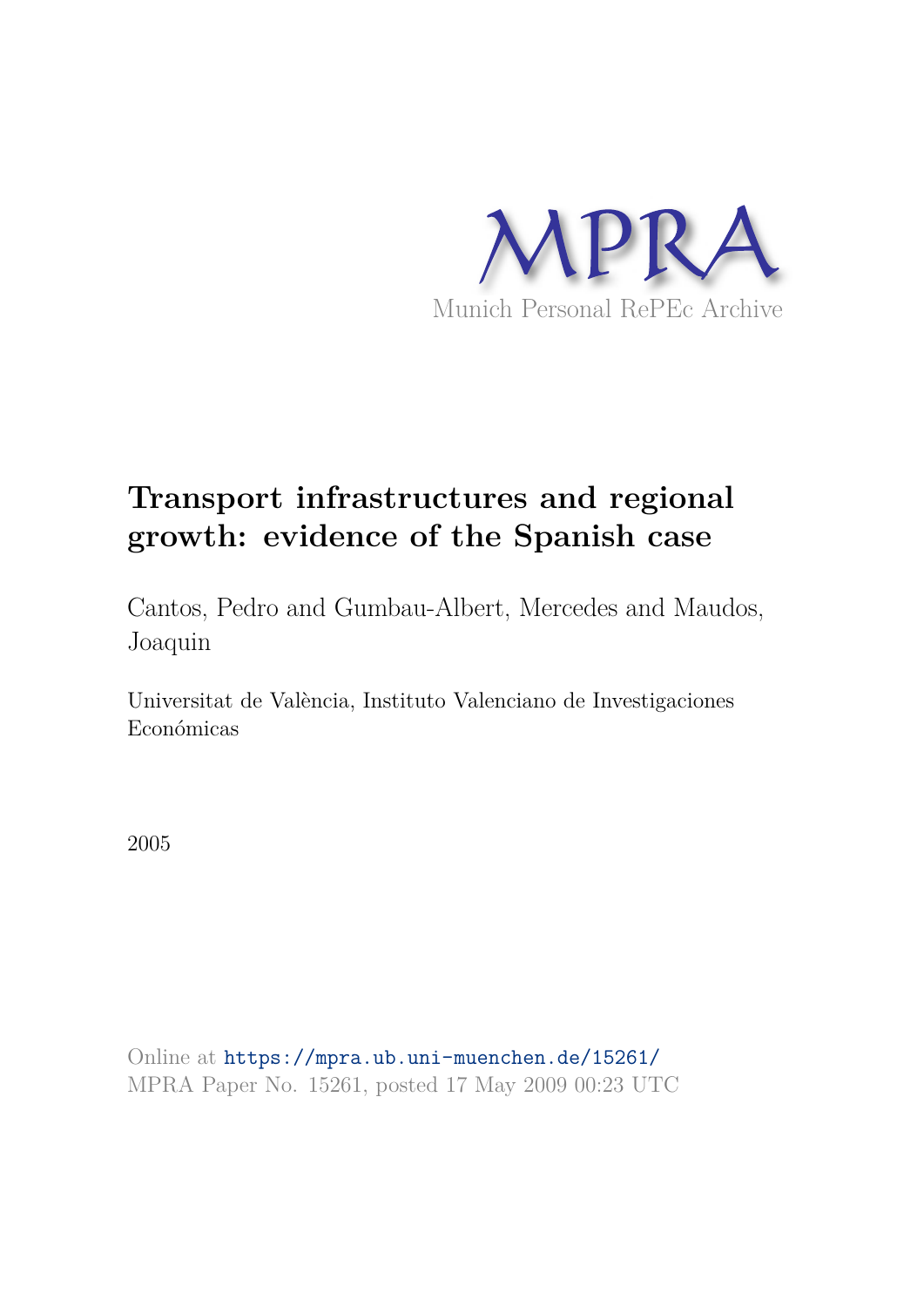# **TRANSPORT INFRASTRUCTURES AND REGIONAL GROWTH: EVIDENCE OF THE SPANISH CASE\***

Pedro Cantos<sup>a</sup> Mercedes Gumbau-Albert<sup>a</sup> Joaquín Maudos<sup>a,b</sup>

#### **Abstract**

This paper analyses the impact of transport infrastructures on the economic growth of both regions and sectors, distinguishing among modes of transport. It also attempts to capture the spillover effects or network effects associated with transport infrastructures. Two different methodologies are used: the first adopts an accounting approach on the basis of a regression on total factor productivity (*TFP*) indices, the second uses econometric estimates of the production function. Our study obtains very similar elasticities with both methodologies for the private sector of the economy, both for the aggregate capital stock of transport infrastructures and for the various types of infrastructure. Important network effects of these infrastructures on the private sector have also been observed. However, the disaggregated results for sectors of production are not conclusive.

Key words: Transport infrastructures, productivity, regions, sectors. JEL: O40, R40, R11

<sup>a</sup>Universitat de Valéncia, Departamento de Análisis Económico; Edificio departamental oriental; Avda. de los Naranjos, s/n; 46022 -Valencia- Tel: 34.96.382.82.46;

<sup>b</sup>Instituto Valenciano de Investigaciones Económicas (IVIE); c/ Guardia Civil, 22, Esc. 2, 46020 -Valencia- Tel: 34.96.393.08.16; Email: joaquin.maudos@ivie.es

\*The authors acknowledge the comments of an anonymous referee and the financial assistance of the *Instituto Valenciano de Investigaciones Económicas* (IVIE). This study was carried out within the framework of research program SEC2001-2950 of the *Ministerio de Ciencia y Tecnología*.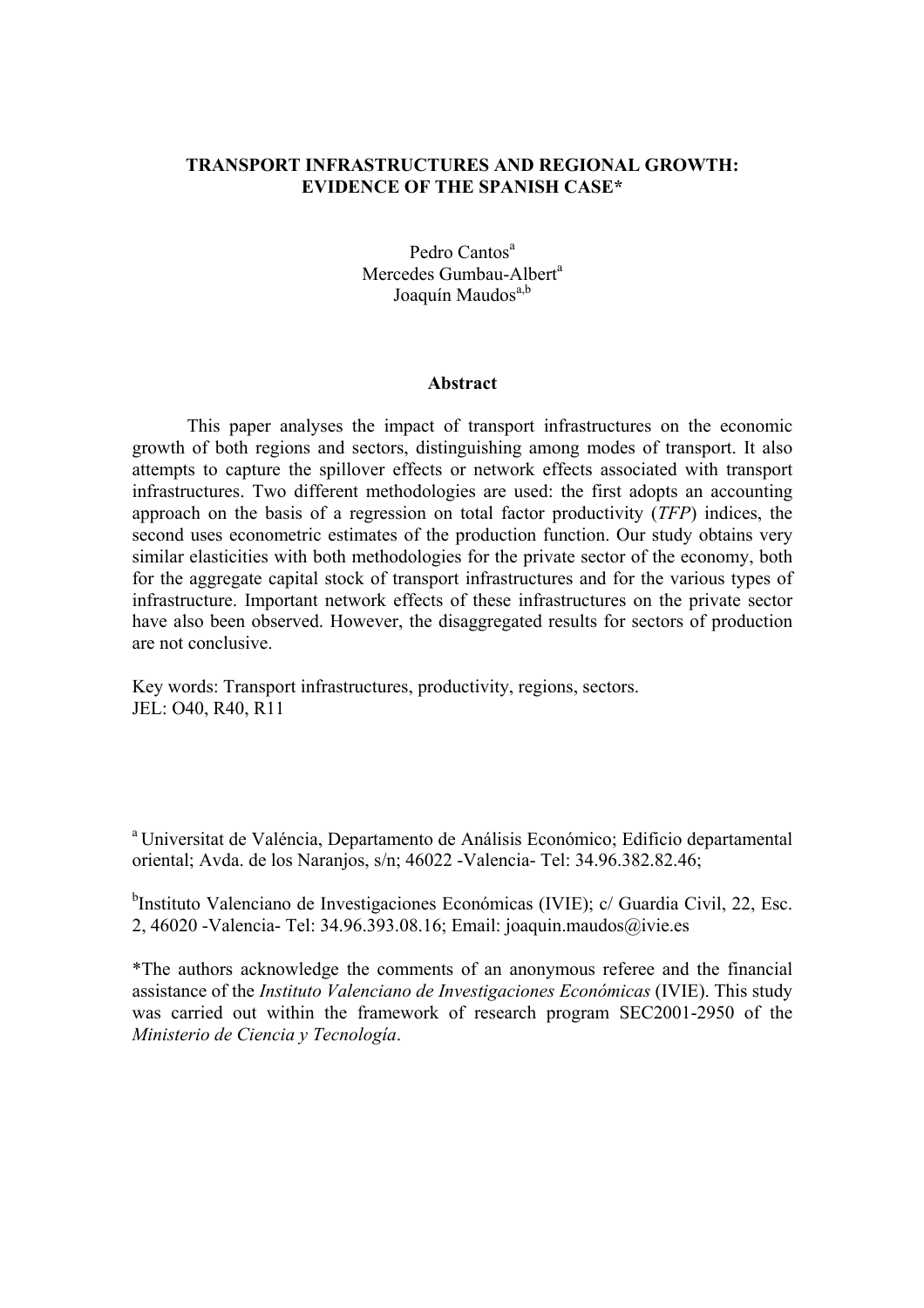#### **1. Introduction**

One of the subjects most discussed by economic literature is the impact of infrastructures on economic growth. Most studies have evaluated this phenomenon in the aggregate, attempting to quantify the contribution of infrastructures to economic development. The pioneering studies by Aschauer (1989a, 1989b) concluded that infrastructure endowments were a factor of enormous importance in explaining the evolution of economic growth in the USA.

Later studies (Deno, 1991, Deno and Eberts, 1991, García-Mila and McGuire, 1992, Munnel, 1990) have reinforced, though with reservations, the results obtained in Aschauer's studies. The scope of these studies was limited to the analysis of a single country or state, where on the basis of time series or cross-section data the level of output was regressed against indicators representing the stock of private capital, the level of employment, and of public capital (including basic transport infrastructures).

For the Spanish economy, several studies have obtained somewhat disparate results (see Mas et al., 1994; De la Fuente and Vives, 1995; Argimón et al. 1994; Bajo and Sosvilla, 1993; González-Páramo, 1995). They generally obtain significant elasticity between the aggregate level of production and public capital stock, though the magnitude of this elasticity is very different. Some studies have tested this hypothesis using regional data (Mas et al. 1999; García-Fontes and Serra, 1994**)**. More recently, estimating a cost function (duality approach), Boscá et al. (1999), Boscá et al. (2002), Avilés et al. (2001), and Moreno et al. (2002) have also analised the importance of infrastructures in the Spanish regions.

In the recent literature at international level, some studies have obtained results that contradict the hitherto widely accepted hypothesis that investment in public infrastructures always favoured high rates of economic growth. Evans and Karras (1994), Holtz-Eakin (1994), Holtz- Eaking and Schwartz (1995) and Holtz-Eaking and Lovely (1996) find hardly any evidence of the so-called spillover effects of public infrastructures. The main criticism of these studies is that by not taking into account the potential endogeneity of public capital they may lead to erroneous results. After all, the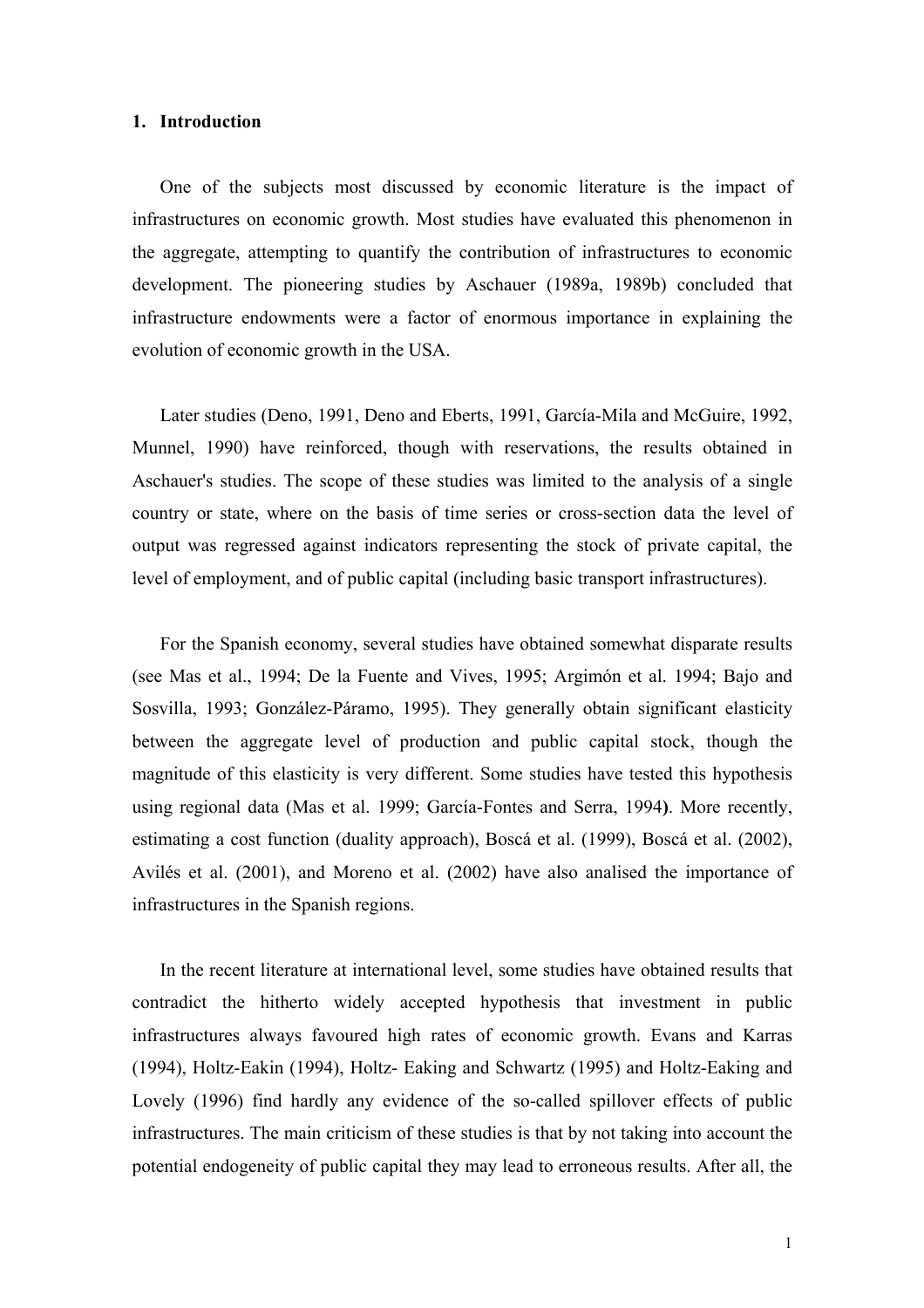most productive regions could easily be those that spend most on investment in new infrastructures.

The number of studies that analyse at disaggregated level the effect of the most important public infrastructures, separating the capital endowments of the various modes of transport, is certainly small. Among them, the studies by Rephann and Isserman (1994) and Amitabh and Thompson (2000) have shown that investment in infrastructures, and more specifically those relating to new motorways, favoured the growth of the most urbanised regions, as well as the territories that they crossed. On the other hand, investment in new motorways in areas or regions of a rural character did not necessarily favour their development, as it could bring the more developed urban areas closer, thus reinforcing their development to the detriment of the rural areas. Finally, these two studies also show how the new motorway infrastructures can favour the development of certain sectors or industries at the expense of the decline of others. Altogether, these studies propose the importance of a disaggregated analysis at both regional and sector level, and show the problems of studies that use aggregate data.

In this context, our study aims to advance the analysis of the impact of transport infrastructures on economic growth in four directions: regional, sector, by type of infrastructure, and analysis of spillover effects. In particular, the objective of this study is to determine the impact on the economic growth of both sectors and regions of the various transport infrastructures differentiating by mode of transport. This analysis enables us to differentiate the relative importance of the investments in infrastructures of each mode of transport, distinguishing which is most important in terms of growth, and also distinguishing the differences in the impact on the different economic sectors.

These objectives are approached for both the aggregate of the private sector of the economy and for the major business sectors: agriculture, industry, construction and business sector services. The period of study covers the years 1965 to 1995, and thus has available a wide panel of data.

As a means of testing the validity of our results, we will estimate the output elasticity of transport infrastructures by means of two different methodologies. The first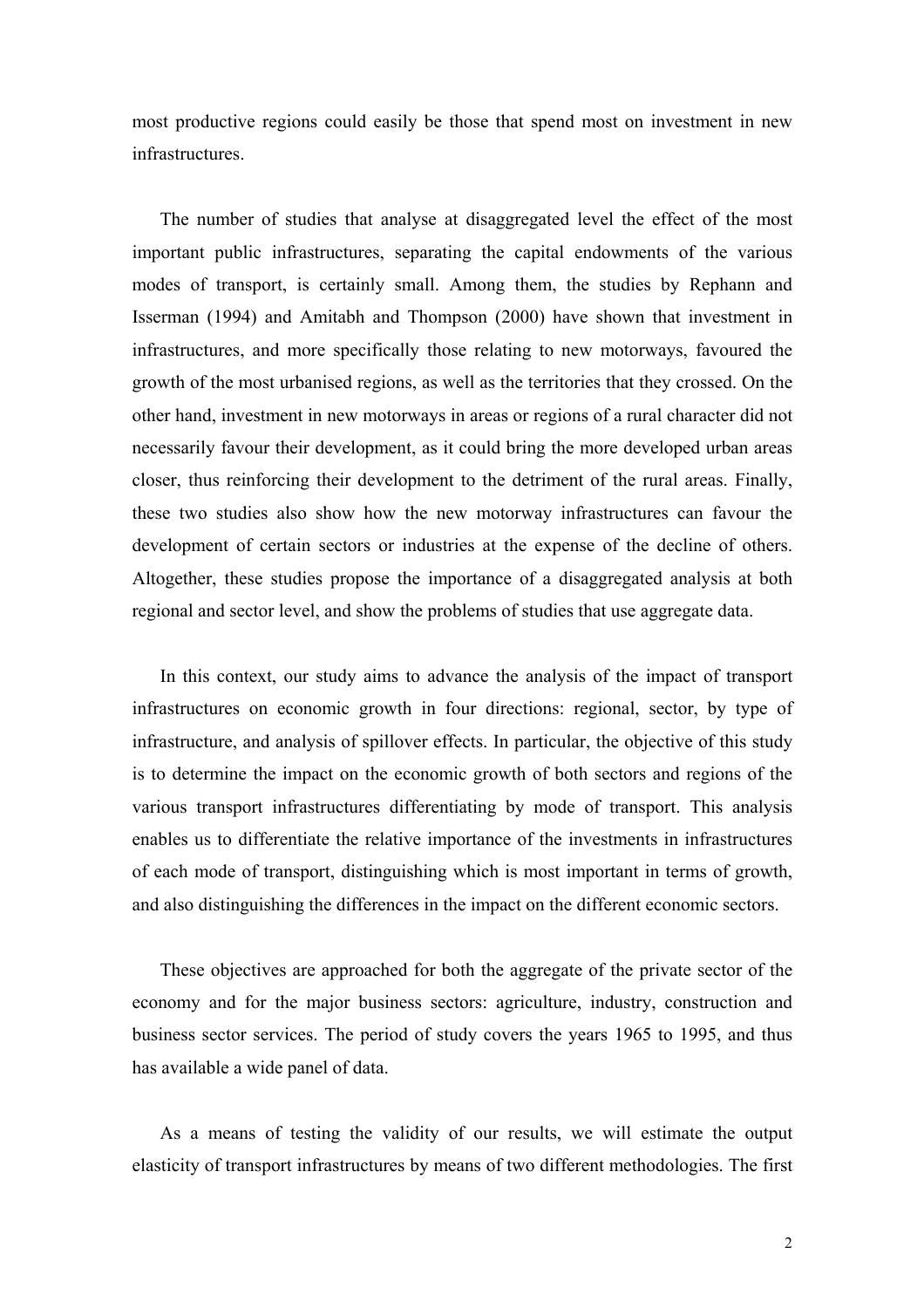will use an accounting approach, which on the basis of a regression on the indices of total factor productivity (TFP), calculates the output elasticity of the infrastructures. The second methodology uses econometric estimations of the production function. The first approach has hardly been used, and this is one of the contributions of our paper. We want to check whether the results obtained are similar to those obtained with the second of the approaches.

Finally, given the problem of inverse causation associated with the relationship of simultaneity between production and infrastructures (Holtz-Eakin, 1994), the analysis uses an estimator of instrumental variables given that in the presence of endogeneity the ordinary least square estimator produces biased and inconsistent estimates. In addition, the evidence of other studies (Holtz-Eakin, 1993) has shown that the estimation of production functions that do not consider the existence of individual effects that capture the influence of unobservable characteristics specific to each region or state generate biased estimates of the impact of public capital, so in our study we will use panel techniques.

With these objectives, the structure of the study is as follows. Section 2 gives a descriptive analysis of the evolution of transport infrastructures in Spain in the period analysed. Section 3 sets out the two methodological approaches used to quantify the effect of transport infrastructures on the productivity of the Spanish regions, the results obtained being offered in section 4. Section 5 attempts to measure the spillover effects associated with transport infrastructures. Finally section 6 contains the main conclusions of the study.

# 2. **Transport infrastructures in Spain**

The information available, detailed in the appendix, allows four types of transport infrastructures - roads<sup>1</sup>, ports, airports and railways - to be analysed separately. Although the source of information used (FBBV) also allows other forms of public capital (water infrastructures, urban structures, health and education) to be

<sup>&</sup>lt;sup>1</sup> Although the motorways are privately owned, they have been included with the stock of roads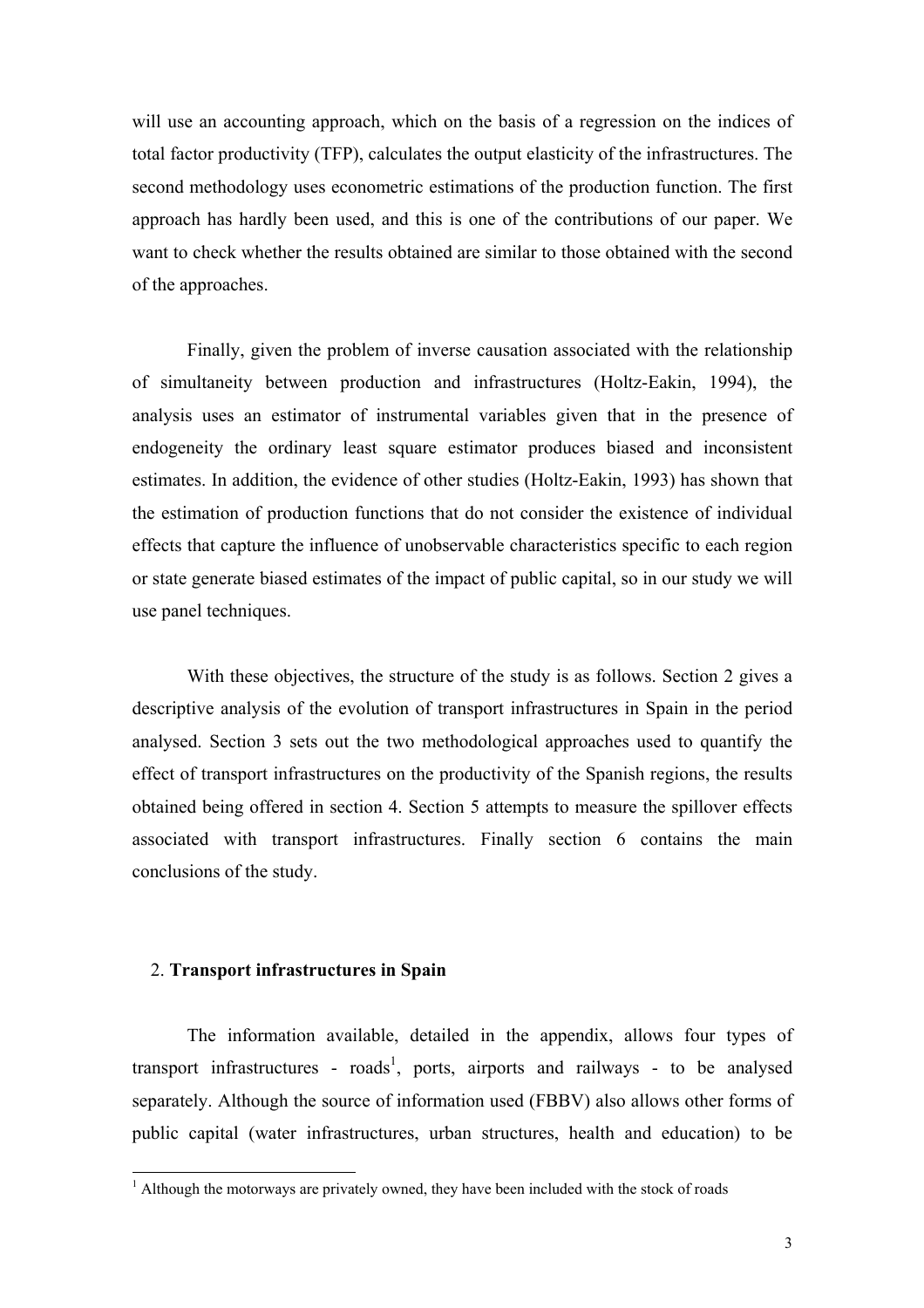analysed, they have been excluded as the objective of this study is centred exclusively on transport infrastructures.

Figure 1 permits observation of the evolution of transport infrastructures in Spain from 1955 to 1996 in relation to productive (i.e. non-residential) private capital and Gross Added Value (GAV). For this purpose the value of the variables in the initial year is taken as 100. The figure shows the important process of capitalisation of the Spanish economy during the years analysed, with a growth rate of public capital in infrastructures and of productive private capital higher than that of GAV. Thus in the three decades analysed, while the real GAV of the Spanish economy was multiplied by 2.7, productive private capital was multiplied by 3.8, reaching 4.5 in the case of transport infrastructures. Evolution over time is markedly affected by the economic cycle, with a growth in the sub-periods 1965-75 and 1989-95 greater than that corresponding to the period of crisis 1975-85.

 In the specific case that concerns us, figure 2 shows the evolution of the different types of transport infrastructure. The first outstanding trait is the greater relative increase in roads which multiplied by 6.2 in real terms from 1965 to 1996, twice the growth of the other three types of transport infrastructure. Thus in the case of port infrastructures, airports and railways, growth has been more modest, airports having grown least in the period analysed and with negative rates in some years.

 Figure 3 shows the evolution of the percentage structure of public capital in transport infrastructures. The highest percentage corresponds to roads, on average 60% of the total in the period. As a consequence of its higher growth rate, its share of the total increased from 51% in 1965 to 69% in 1996. Finally, airports have the lowest share of total transport infrastructures, only 2% in 1996.

 Table 1 shows the regional differences in the endowment of transport infrastructures, using the ratio infrastructures/GAV. We observe that the ratio has grown during the period analysed, passing from a value of 0.12 in 1965 to 0.19 in 1995. All the regions, except the Balearics, increased their stock of capital expressed as a percentage of GAV, the regions of the north of Spain (Basque Country, Cantabria and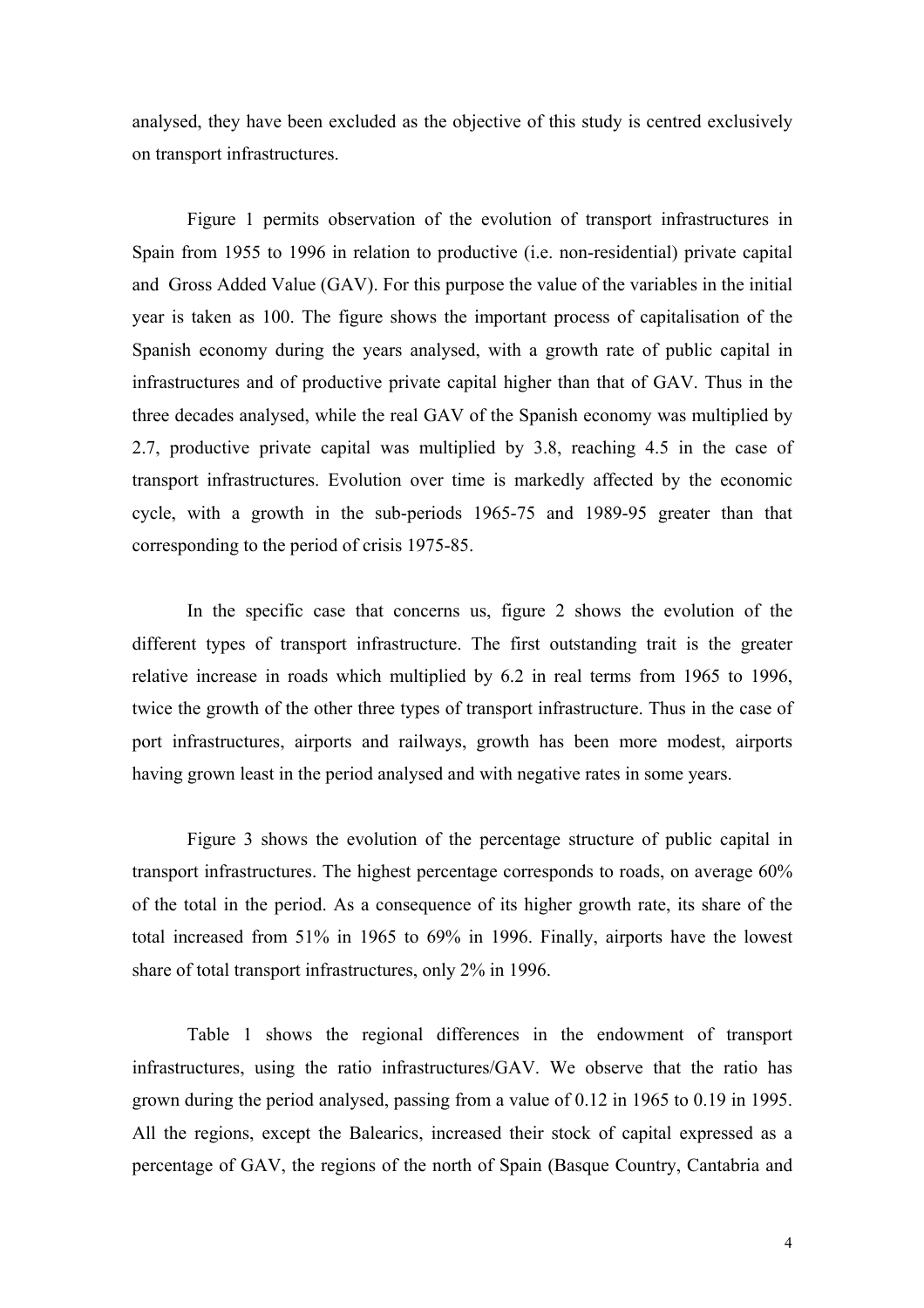Asturias) having the highest rtes of growth in this ratio. It can be seen that, in general, the richest regions (Balearics, Madrid, Catalonia) present a ratio below the national average, the poorest regions above it. If we further observe the standard deviation data in the last row of the table, the inequalities in the infrastructures/GAV ratio have become greater over the three decades analysed.

 To conclude this description, it is of interest to analyse the evolution of the ratio of transport infrastructures to productive private capital. Table 2 shows how this ratio grew in the period considered (from 0.14 in 1965 to 0.17 in 1995) as a consequence of a more intense process of investment in infrastructures than in private capital. This is not true in the case of all the regions, specifically in Aragón, Balearics, Canaries, Castilla La-Mancha, Castilla-León and Extremadura. Once again, it is the regions of the north of Spain (Cantabria, Basque Country and Asturias) that experience the most intense process of capitalisation in transport infrastructures relative to private capital. Finally, also in this ratio, inequalities have change with time, as shown by the evolution of the standard deviation. In particular, there is a reduction in the inequalities in the period 1965-75, a significant increase until 1985, and a reduction after 1995, in such a way that in this last year the inequalities are slightly lower to those existing in 1965.

## **3. Methodology**

 In this section we present two different methodological approaches to the impact of transport infrastructures on the productivity of the Spanish regions. In this way we will be able to see whether there are discrepancies between these approaches when the results are presented. Specifically, we present a first approach in which the public capital destined for infrastructures is considered as an ordinary factor of production, and a second approach in which, after the value of total factor productivity is determined, it is explained by the endowment of transport infrastructures<sup>2</sup>.

# **3.1. The production function approach**

<sup>&</sup>lt;sup>2</sup> There would be a third approximation consisting of the aplication of the duality approach by the estimation of cost functions, where infrastructures are considered as an exogenous productive input. In this way we can quote the works of Morrison and Schwart (1996) for the US, as well as those already cited in section 1 for the Spanish regions. The application is not the focus of our work.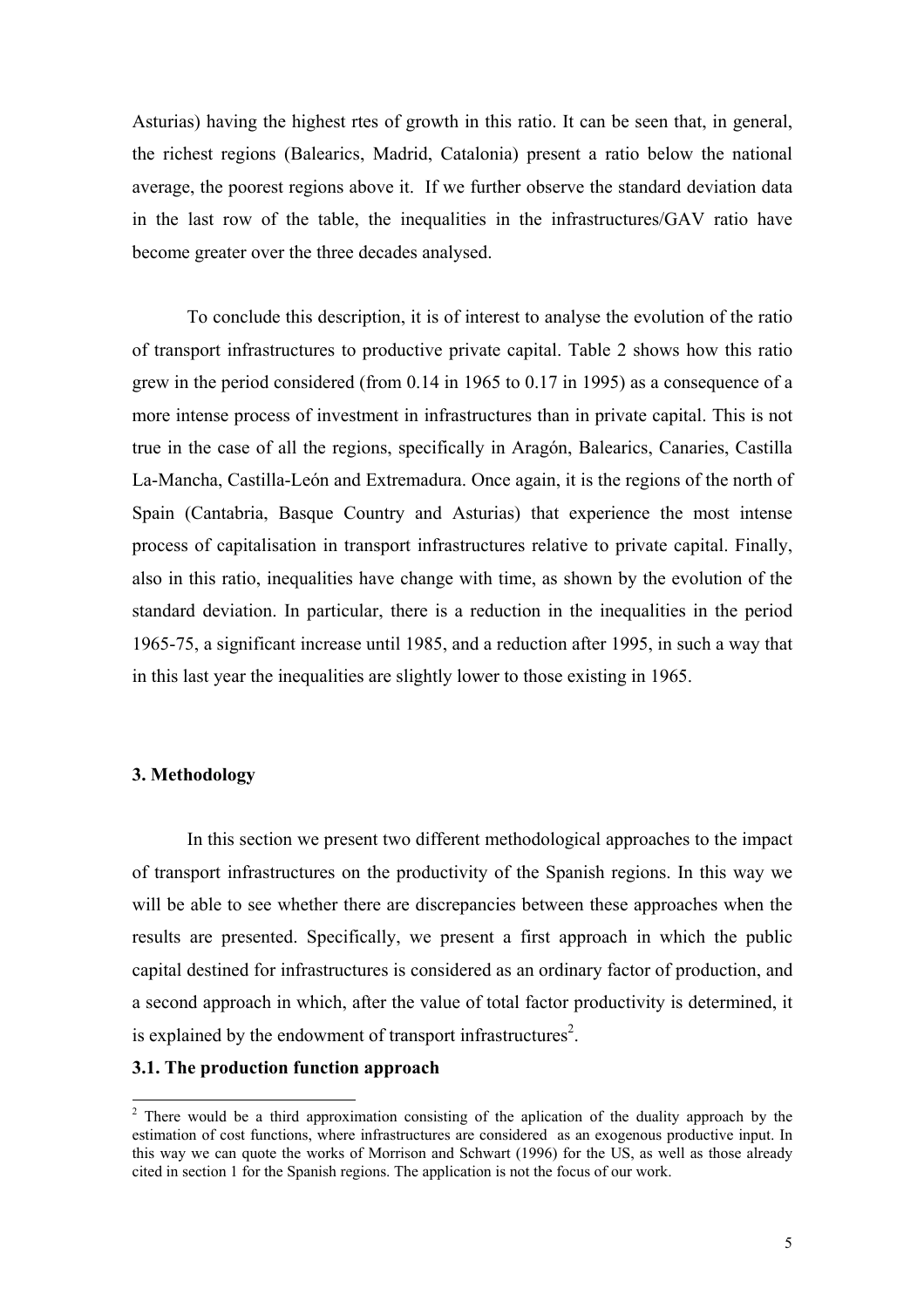Under the first approach, public capital destined for transport infrastructures is considered an ordinary input in the production function. As is usual in these studies, we will assume that the technology underlying the production function is of the Cobb-Douglas type. The main aim of this approach will be to obtain the output elasticity of public capital in infrastructures as well as its sign and significance.

The production function for the Spanish regions extended with public capital in transport infrastructures is as follows:

$$
Y_{it} = A_{it} L_{it}^{\alpha} K_{it}^{\beta} T_{it}^{\gamma}
$$
 (1)

where:

- $Y_{it}$  = private production of region *i* in year *t*.
- $A_{it} = A_{i0} e^{\mu t}$

 $A_{i0}$  = initial level of efficiency for each region *i* in year *t*.

- $\mu$  = rate of disembodied technical progress.
- $L_{it}$  = employment of region *i* in year *t*.
- $K_{it}$  = private capital of region *i* in year *t*.
- $T_{it}$  = public capital in transport infrastructures of region *i* in year *t*.

And taking logarithms:

-

$$
Ln Y_{it} = Ln A_{i0} + \mu t + \alpha Ln L_{it} + \beta Ln K_{it} + \gamma Ln T_{it} + e_{it}
$$
 (2)

 Public capital in transport infrastructures can in turn be subdivided into different components: roads, ports, airports and railways, and the elasticity corresponding to each of them can be estimated.

#### **3.2. The total factor productivity approach**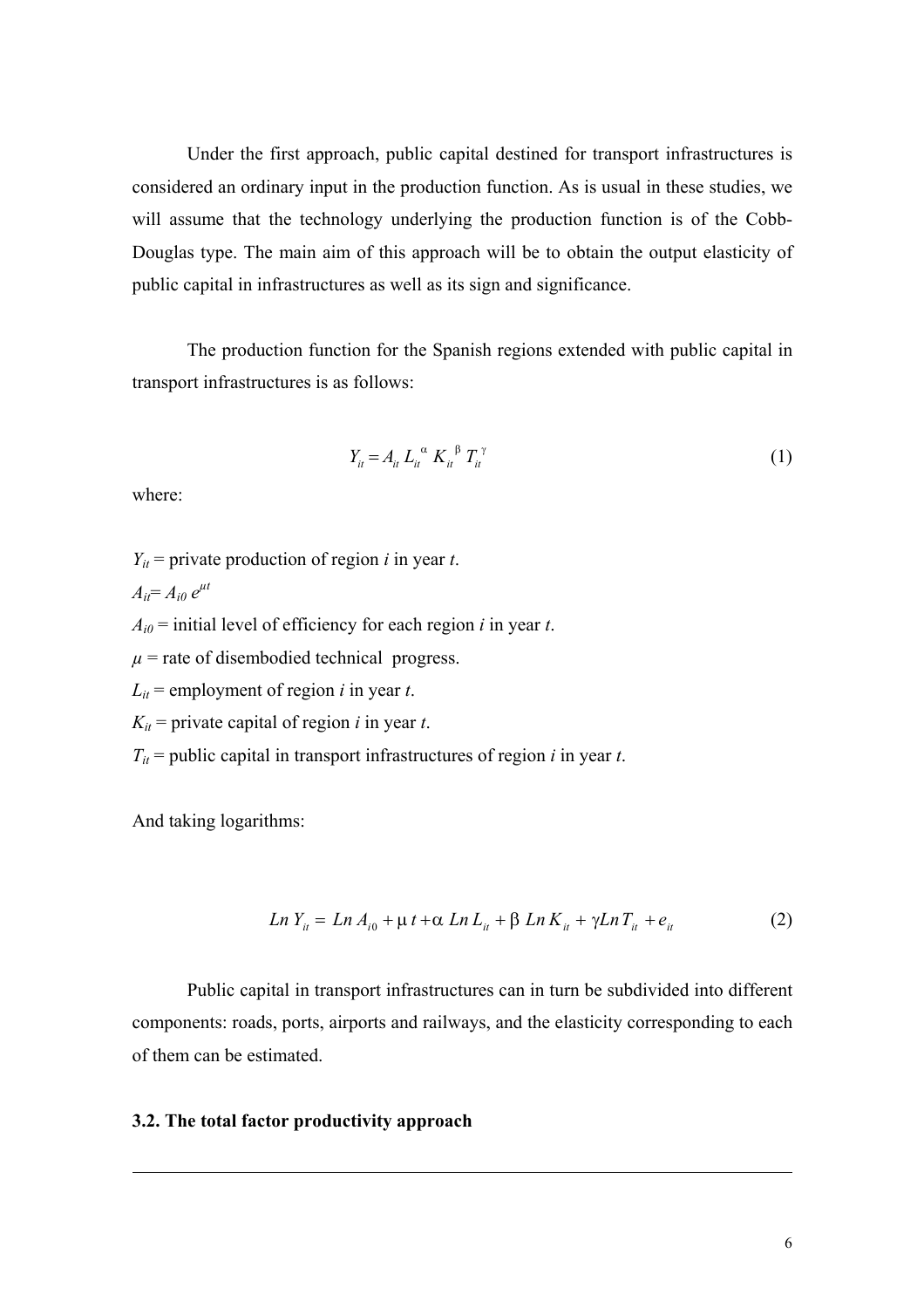To calculate the value of TFP, following Solow (1957), we take into consideration the Cobb-Douglas production function with private inputs. However, we propose a more generic standard specification in which the role of public capital in infrastructures is also considered:

$$
Y_{it} = A_{it} f(L_{it} K_{it} T_{it})
$$
\n
$$
(3)
$$

Deriving with respect to time we obtain:

$$
\dot{Y}_{it} = \dot{A}_{it} + \varepsilon_L \dot{L}_{it} + \varepsilon_K \dot{K}_{it} + \varepsilon_T \dot{T}_{it}
$$
\n(4)

where ε is the elasticity of output with respect to labour (*L*), private capital (*K*) and public capital in transport infrastructures (*T*). This latter capital can in turn be subdivided into its different components (roads, ports, airports and railways) so that the elasticity of each of them could be estimated. Carrying out simple operations, the above expression can be re-written as follows:

$$
A_{it} = \dot{Y}_{it} - s_{L,it} \dot{L}_{it} - s_{K,it} \dot{K}_{it} + (1 - \rho) \dot{K}_{it} - \varepsilon_{T} \dot{T}_{it}
$$
(5)

where  $\rho = \varepsilon_L + \varepsilon_K$  and the term  $(1-\rho)$  indicate the type of returns to scale in private inputs present in the production function, or in other words, the discrepancy from constant returns to scale. Furthermore, following Hulten and Schwab (1993), it is assumed that the income earned by labour and private capital is equivalent to their respective marginal productivities (*sL* and *sK*).

From this equation we can obtain the growth rate of TFP as follows:

$$
TFP_u = A_u + (\rho - 1) K_u + \varepsilon_T T_u \tag{6}
$$

where  $\rho = \varepsilon_L + \varepsilon_K$ .

Integrating in time in (6) we obtain the following expression: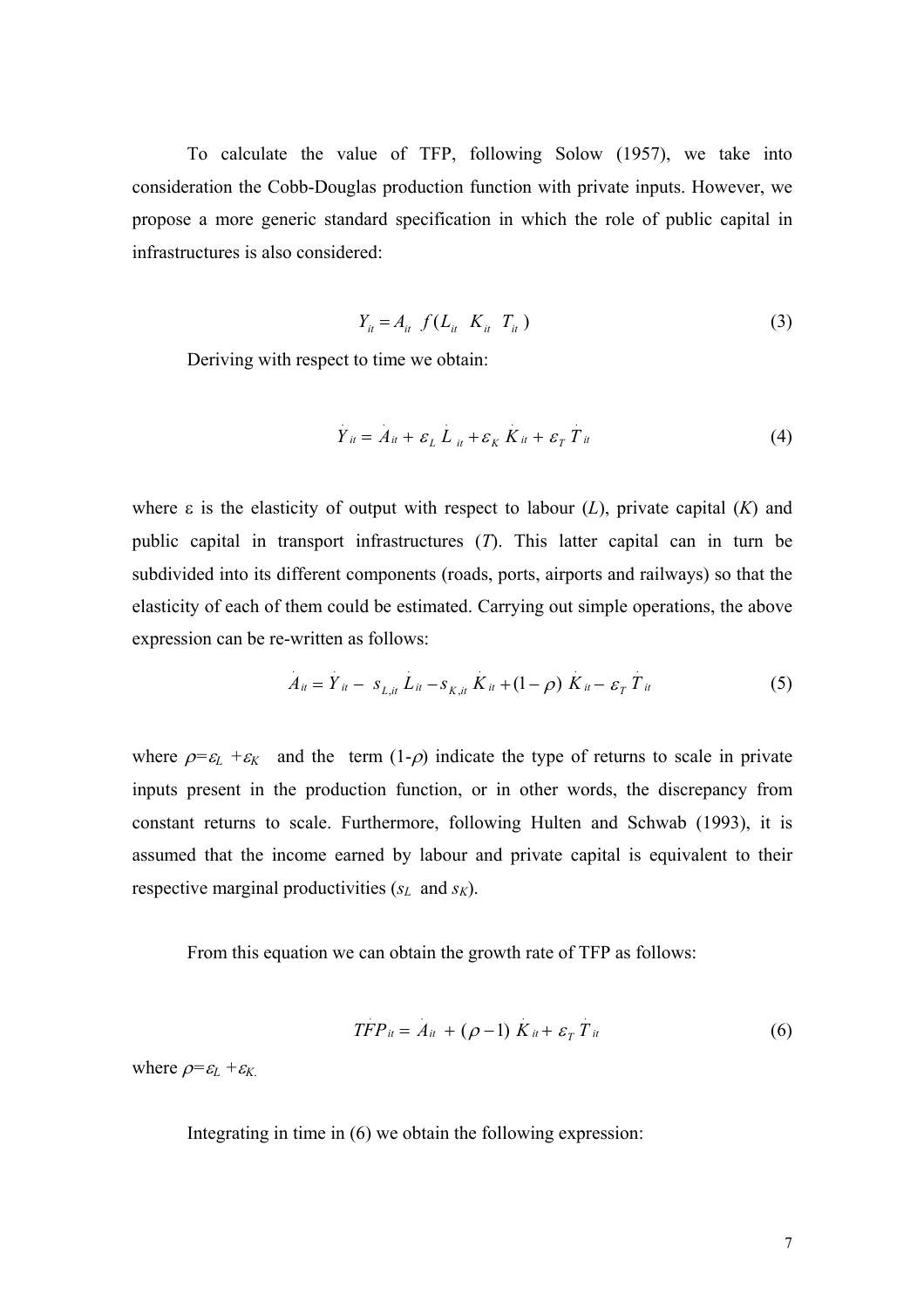$$
LnTFP_{ii} = LnA_{ii} + (\rho - 1)LnK_{ii} + \varepsilon_T LnT_{ii}
$$
\n<sup>(7)</sup>

Nevertheless, it can be assumed that  $LnA_{it} = lnA_{i0} + \lambda t$ , i.e. that the efficiency level of each region is determined by the initial level of efficiency plus the growth rate of exogenous technical progress common to all regions. Thus the final expression to be estimated is:

$$
Ln TFP_{it} = Ln A_{i0} + \lambda t + (\rho - 1) Ln K_{it} + \varepsilon_T Ln T_{it}
$$
\n(8)

The *TFP* series were generated in terms relative to the efficiency of a base region for a base year. In this way, the values obtained for *TFP* show its importance in a region in comparison with the efficiency results obtained for the other regions. Taking as base the value of this productivity for the whole of Spain (*j*) in the year 1965 (*b*), it is possible to express the productivity differential between two region and for each period of time by the logarithmic difference in the output of each after discounting the weighted logarithmic difference of the inputs, taking as weightings the averages of the shares of the two regions. This is the definition proposed by Christensen, Cummings and Jorgenson (1981):

$$
Ln TFP_{ii} - Ln TFP_{jb} = (LnY_{it} - LnY_{jb}) - (1/2(\alpha_{it} + \alpha_{jb})(LnL_{it} - LnL_{jb})) - (1/2((1 - \alpha_{it}) + (1 - \alpha_{jb}))(LnK_{it} - LnK_{jb}))
$$
\n(9)

where  $\pi$  and  $(1-\pi)$  are the shares in income of labour and capital respectively. Also, **Th** is defined by the ratio "compensation of employees in region  $i /$  total income of the same region", excluding in both terms the non-business services sector. Consequently, the objective of this definition of TFP is to compare it not only over time, but also between regions. Note that, for construction, the TFP of each region must be considered in relative terms with respect to the whole of Spain in 1965, because  $TFP_{jb}=TFP_{Spain}$ ,  $1965=1$ 

 Having calculated the values of the regional *TFPs*, the effect of capital in transport infrastructures can be analysed on the basis of the following equation: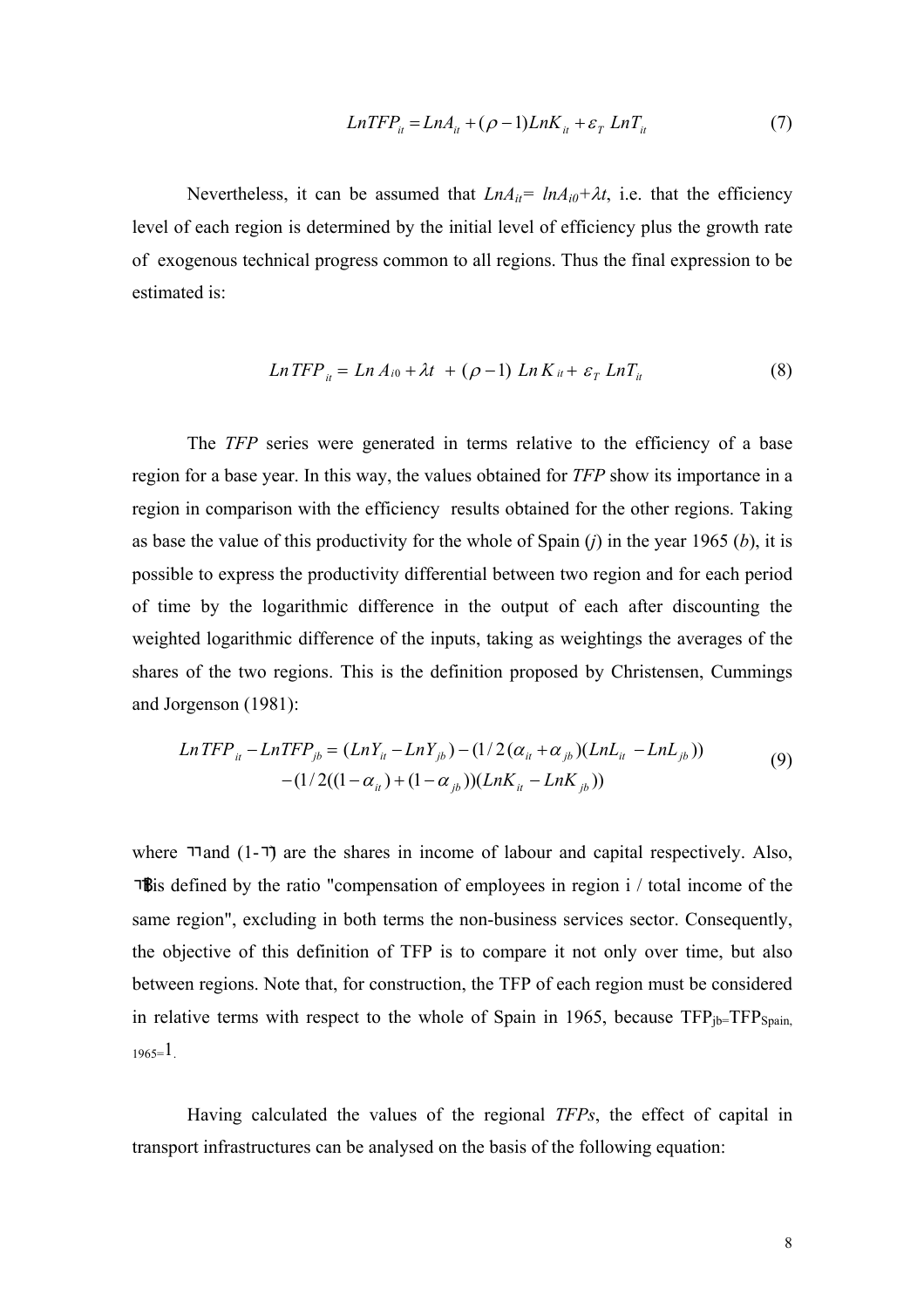$$
Ln TFP_{it} - Ln TFP_{jb} = Ln A_{i0} + \lambda t + (\rho - 1) Ln K_{it} + \varepsilon_T Ln T_{it}
$$
\n(10)

where  $TFP_{jb} = 1$ .

Likewise, the relative importance of the different types of transport infrastructures can be analysed by estimating the following equation.

$$
Ln TFP_{it} - Ln TFP_{jb} = Ln A_{i0} + \lambda t + (\rho - 1) Ln K_{it} + \varepsilon_{1T} Ln R_{it}
$$
  
+  $\varepsilon_{2T} LnP + \varepsilon_{3T} LnA + \varepsilon_{4T} Ln R A$  (11)

where *R* is the stock of capital in roads, *P* in ports, *A* in airports and *RA* in railways.

#### **4. Results**

-

Table 3 contains the results of the estimation of the Cobb-Douglas production function of the Spanish regions for both the private sector of the economy and for the sub-sectors of agriculture, industry, construction and business services sector. The estimation covers the period 1965-1995, and was done using fixed effects (withingroups estimator) and time effects, given the panel data nature of the sample available. Also, in order to solve the problems of bias and inconsistency deriving from the endogeneity of the capital in infrastructures, we used the estimator of instrumental variables, instrumenting the capital in infrastructures using the first lag in the variables.

Table 3 presents the aggregate results for the total capital stock of transport infrastructures, and disaggregated for the four types of infrastructure analysed: roads, ports, airports and railways. For the aggregate of the private sector of the economy, the estimation of the Cobb-Douglas production function shows elasticity values for private capital and labour of 0.343 and 0.318, respectively, with decreasing returns to scale in private inputs. In the case of transport infrastructures, the results show a significant positive effect with an elasticity of  $0.042<sup>3</sup>$ . If the total infrastructure capital is

 $3$ The results are in concordance (although more reduced) with those of other papers that analyse the private sector in the Spanish regions: in Mas et al. (1995) the elasticity associated to the productive public capital (infrastructures) is 0.08; Boscá et al. (2002) obtain an output elasticity for public infrastructures of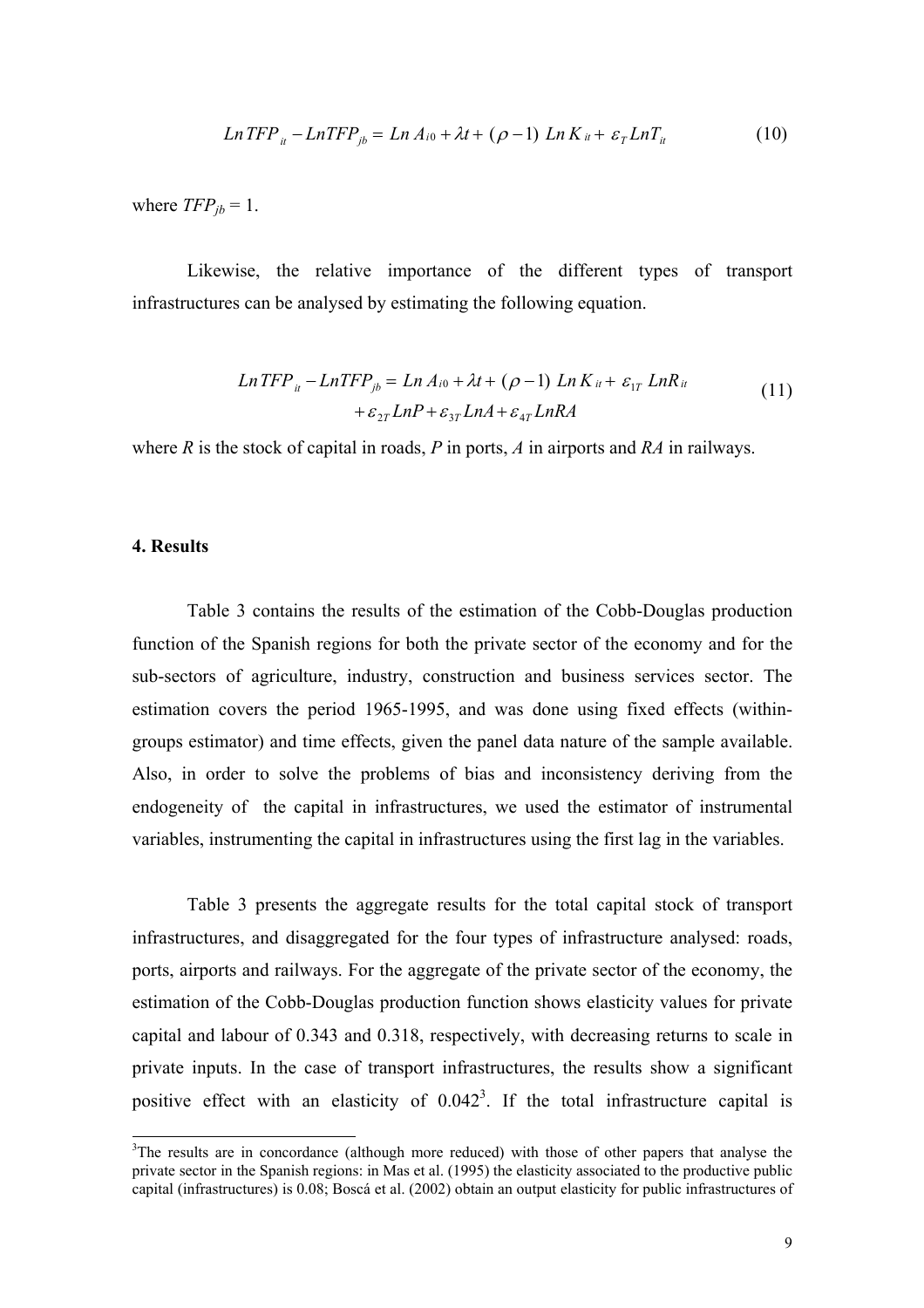disaggregated by functions, positive and significant effects are obtained in the case of roads and airports, the effect of ports and railways not being significant. Quantitatively, the magnitude of the importance of capital stock in roads stands out, with an elasticity of 0.088 as against only 0.0076 for airports. The fact that the capital stock in roads represents around 60% of the total of transport infrastructures would explain the positive effect (and its magnitude) of transport infrastructures on production.

Consequently, the importance of the capital stock in roads obtained at aggregate level for the private sector is a consequence of the positive results obtained for all sectors except construction, and of the major importance of these sectors in the total of the private sector $4$ 

The results by major sectors of activity show very different results with regard to the importance and magnitude of transport infrastructures. Thus, of the four sectors considered, transport infrastructures are only shown to be statistically significant in agriculture, with an elasticity of 0.072. However, this paradoxical outcome could be explained by the big increase of the productivity experimented for the Spanish agriculture for this period as result of the disappearance of many sectorial jobs.

As mentioned before, the studies by Rephann and Isserman (1994) and Chandra and Thompson (2000) also propose the importance of a disaggregated analysis. More precisely, they have shown that infrastructures relating to new motorways favoured the growth of the most urbanised regions but did not favoured the development of rural areas because it could bring the more developed urban areas closer, thus reinforcing their development to the detriment of the rural areas. Also, these two studies show how the new motorway infrastructures can favour the development of certain sectors or industries at the expense of the decline of others.

 By types of transport infrastructure, the results are also very heterogeneous, the stock in roads (quantitatively the most important) being significant in all the sectors of

-

<sup>0.09 (0.035</sup> in the long run). De la Fuente (1996) shows that the importance of public capital is practically negligible when the production function is estimated in first differences or introducing fixed effects (however, it is very important to take into account that De la Fuente also introduces additionally the human capital in the estimation).

<sup>&</sup>lt;sup>4</sup> On average for the period analysed, 30% of private GAV is generated by industry and 41% by services.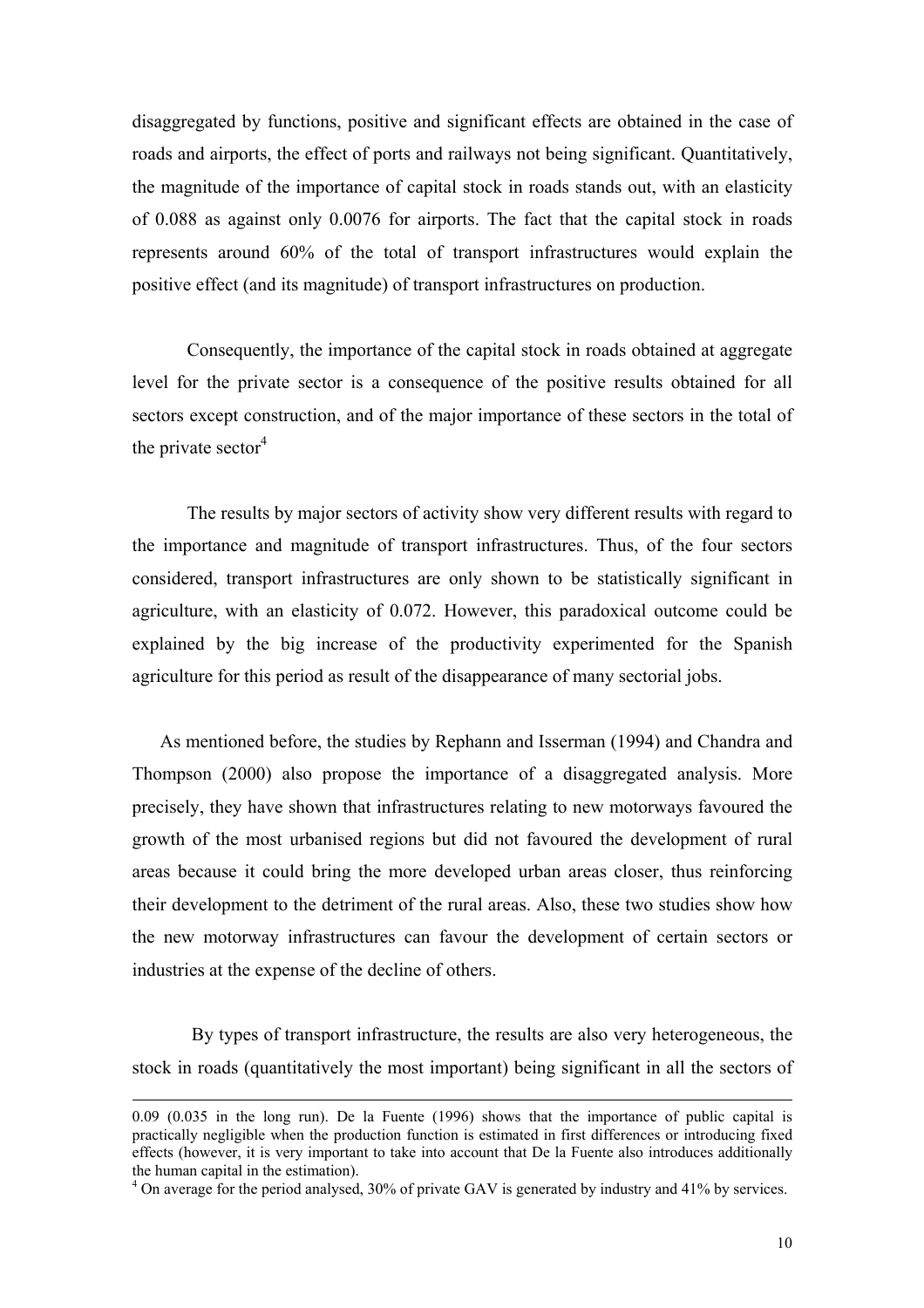production except construction, with a much higher elasticity in agriculture (0.124) than in industry (0.067) and in services (0.013). Also outstanding is the importance of airports in agriculture and in industry, and of railways in agriculture, construction and services. In the case of ports, paradoxically, a significant negative effect is obtained in construction and in services. Apart from the agriculture sector, the results obtained are in line with those obtained by Chandra and Thompson (2000) where they show that road infrastructures only increase earnings in sectors that produce nationally traded goods such as manufacturing industry (and agriculture), whereas for industries producing regionally traded goods such as retail and services the earnings may decrease. Therefore, the authors conclude that the net effect on regional economic activity is ambiguous. In a similar way, the results in the construction sector are limited, because although the authors find that the effect on this sector is positive, this effect disappears very soon over time.

 The use of the *TFP* approach to the analysis of the impact of transport infrastructures provides the results that appear in table 4. The results for the aggregate of the private sector are very similar to those obtained in the estimation of the production function: a positive and significant effect of the capital stock in transport infrastructures with an elasticity close to 0.04, and the non-rejection of the hypothesis of decreasing returns to scale in private inputs. For the different types of transport infrastructures, the results are also relatively similar to those of the production function approach, highlighting the magnitude of the positive impact of roads (0.070).

 At sector level, though in general the signs of the elasticities obtained using the production function are maintained, some discrepancies occur regarding the magnitude and significance of transport infrastructures, and the model therefore has less explanatory capacity. Outstanding once again is the importance of the stock of roads for industry, and of railways in construction and services, as well as that of ports on agriculture.

The discrepancies that appear between the *TFP* approach and the production function approach may be due to the weightings used in the construction of *TFP*. Thus the information source used (FBBV) disaggregates the total income into labour income,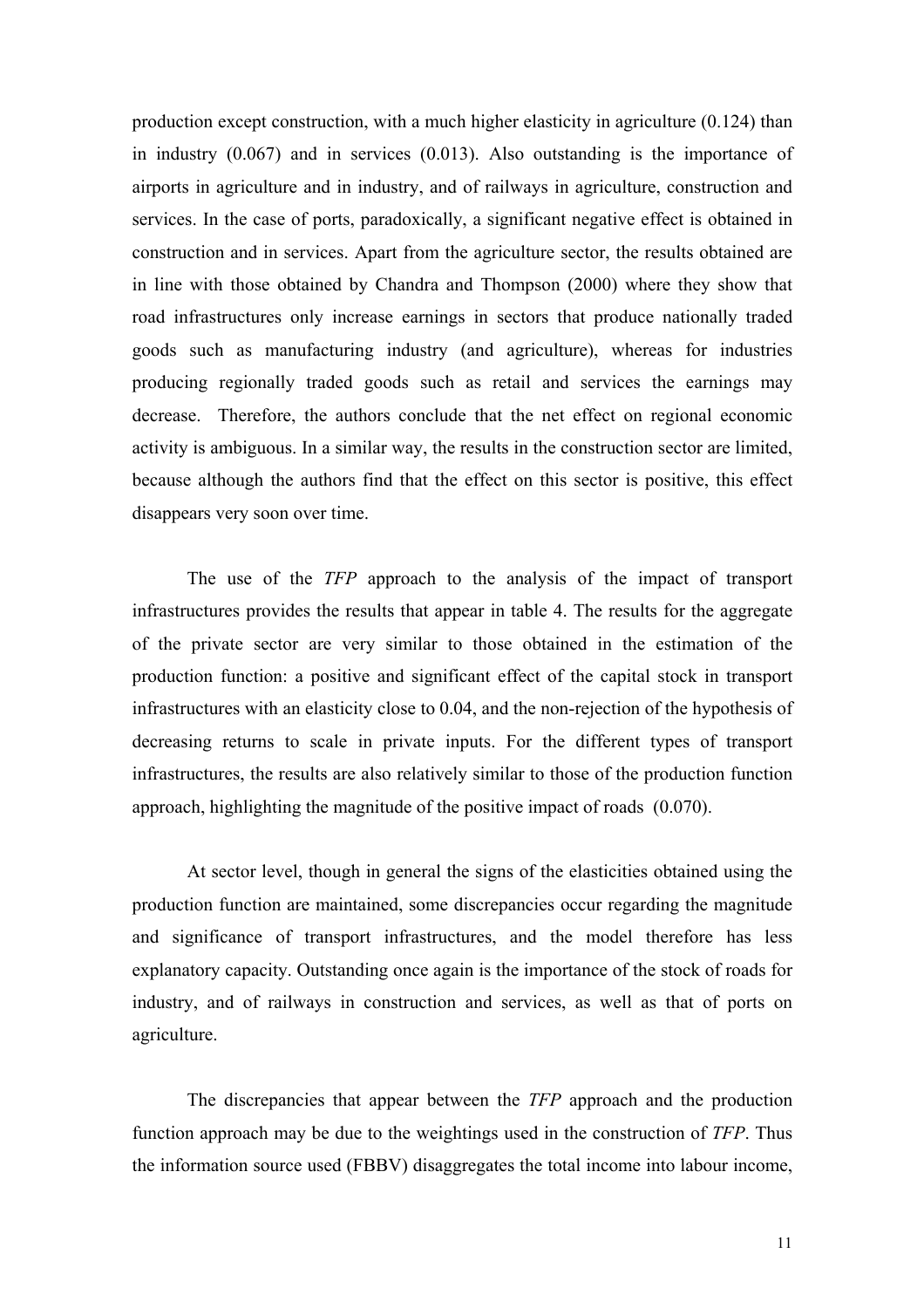mixed income and capital income, and it is not possible to separate the mixed incomes. For this reason, the share of labour incomes in the total was estimated by dividing this income by the total income, and imputing mixed income to capital. Consequently the *TFP* estimated under-values the contribution of the labour factor and over-values that of capital.

 This second approach, scarcely used by literature, shows that, at least in the case of the Spanish regions, the general results are the same regarding the first. Therefore, the differences among sectors are due to the peculiarities of the sectors themselves and not to the methodology employed.

## **5. Transport infrastructures and network effect**

 The extensive literature on the importance of infrastructures in productivity gains has shown the importance of spillover effects insofar as the network-type characteristic of transport infrastructures generates positive external effects beyond the regions in which they are located. In this sense, the studies carried out on a sub-national scale (states, regions or metropolitan areas) obtain lower elasticities for the infrastructures than those obtained at national level. This result shows that the infrastructures of a region have effects not only on that region, but also on other regions connected through a network of transport infrastructures, especially on the neighbouring  $regions^5$ 

With the aim of analysing and quantifying the possible spillover effects associated with transport infrastructures, we repeated the estimations but extending the capital stock in transport infrastructures to include that of the geographically adjacent regions, as it is to be expected that the network effects (especially in the case of roads and railways) and therefore the positive external effects, will be of greater intensity in relation to the nearest regions<sup>6</sup>.

<sup>&</sup>lt;sup>5</sup> See Hulten and Schwab (1991)

<sup>&</sup>lt;sup>6</sup> The argument is similar to that used in Holtz-Eaking and Schwartz (1995). The difference is that we consider only the effect of the capital of the adjoining regions (a single *ring*) because in the majority of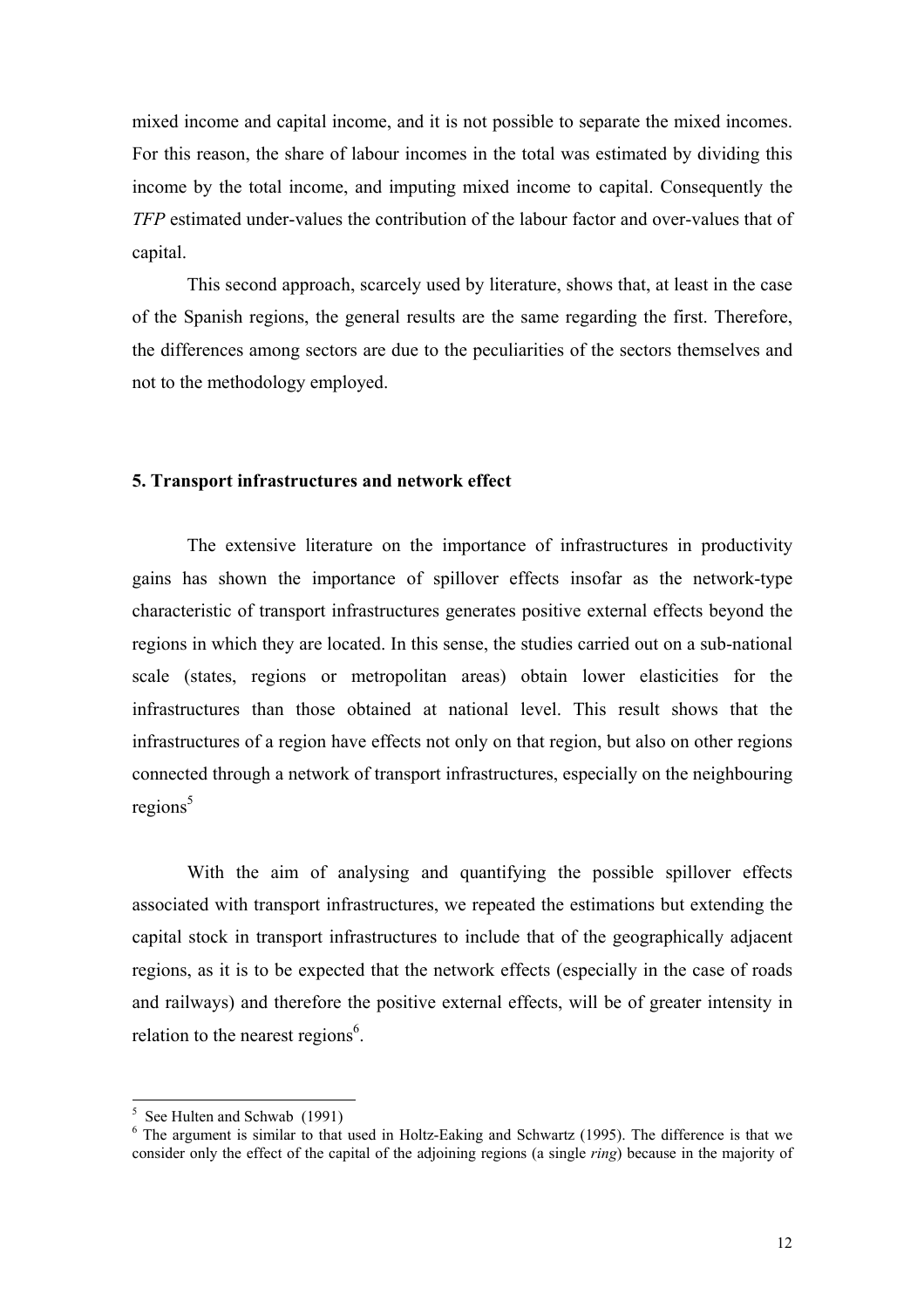Table 5 shows the results of the estimation of the Cobb-Douglas production function considering the possible network effect associated with transport infrastructures. For the total of the private sector, transport infrastructures have a positive impact on productivity, with an elasticity (0.062) higher than that obtained before (0.042) considering only the capital stock of each region. This result may be reflecting spillover effects associated with network-type infrastructures, as such transport infrastructures generate external effects that are beneficial not only for the regions in which they are installed, but also for others connected to them. This result is similar to that obtained by Mas et al. (1996), Kelejian and Robinson (1997) and Moreno et al (1997). However, these last two papers find that the estimated coefficients may vary if the correlation between the error terms is taken into account.

Disaggregating transport infrastructure capital by functions and considering the network effect reveals once again the importance of the stock in roads, with an elasticity (0.13) higher than that obtained previously in Table 3 (0.09). Such spillover effects are also seen to be important in the case of ports<sup>7</sup>, though airports cease to be significant once the capital stock of adjoining regions is included . The latter result may be due to the fact that the network effects associated with airports are usually produced among more distant regions, as they can generate positive external effects in regions much further from the adjoining ones. It must also be taken into account that the empirical approach used to capture the spillover effects presents limitations in the case of the island regions (Canaries and Balearics), as although they have no regions adjoining them, they can generate and receive positive external effects to/from other regions that our model will not capture.

The estimation of the network effect at sector level presents diverse results, so it is difficult to establish valid conclusions, as in some cases we obtain elasticities of lower magnitude. It is notable that the elasticity associated with ports increases in the four sectors compared to the estimation without the network effect, which would

-

Spanish regions, if we add the capital stock of a second *ring* we obtain the capital stock of the whole of Spain.

<sup>7</sup> Given the length of Spain's coastline and that the capital stock is widely scattered among its numerous ports, a substantial network effect could be expected on the adjoining regions, but not on the regions of a theoretical *second ring*.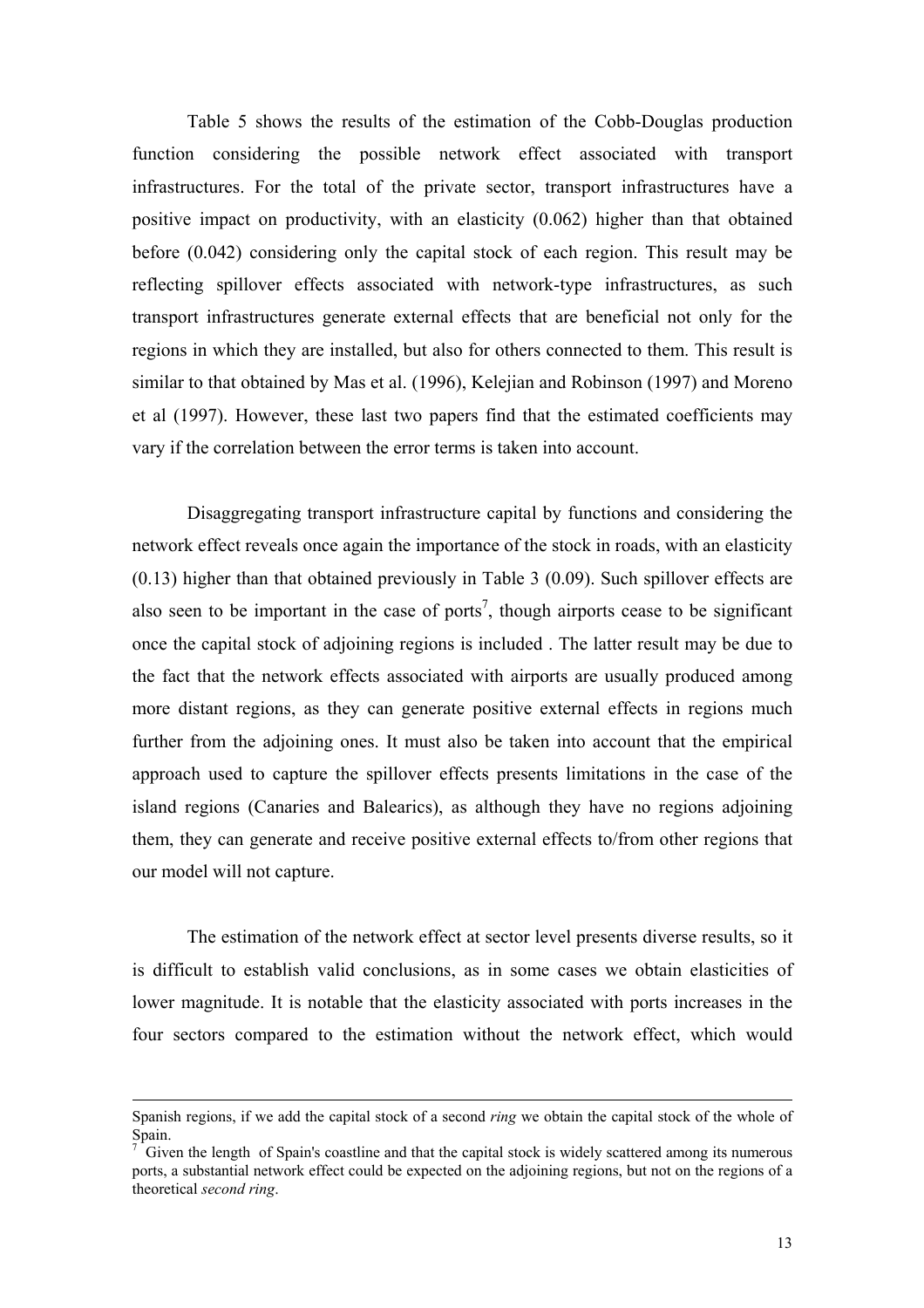indicate that this is a infrastructure whose benefits are transmitted intensively not only to the region where it is located, but also to the adjoining ones.

Finally, the use of the *TFP* approach for the private sector with the extended capital stock (table 6) shows similar results to those obtained in the Cobb-Douglas estimation (table 5). The positive effect obtained for transport infrastructures (0.061) is practically identical to that obtained in the Cobb-Douglas approach, and of greater magnitude than that obtained using each region's own capital stock (0.038). This confirms the existence of spillover effects or network effects associated with transport infrastructures.

In the disaggregation by types of infrastructures the importance of the stock of roads stands out once more, with an elasticity of 0.13, much higher than that obtained above and identical to that obtained with the Cobb-Douglas approach. There is also an increased elasticity in the case of ports, reinforcing the importance of the network effect, though the elasticity is lower than that obtained with the production function approach. For the railways and particularly for airports the network effect seems to be less important, confirming the results obtained also after estimating the production function.

However, the results by sectors of production are not conclusive, as although infrastructure elasticities of greater magnitude are usually obtained, there are some exceptions to this general behaviour. Even so, these results (together with those obtained in the other estimations already described for the production function approach) show that the results lose reliability when we disaggregate the analysis to sector level.

## **5. Conclusions**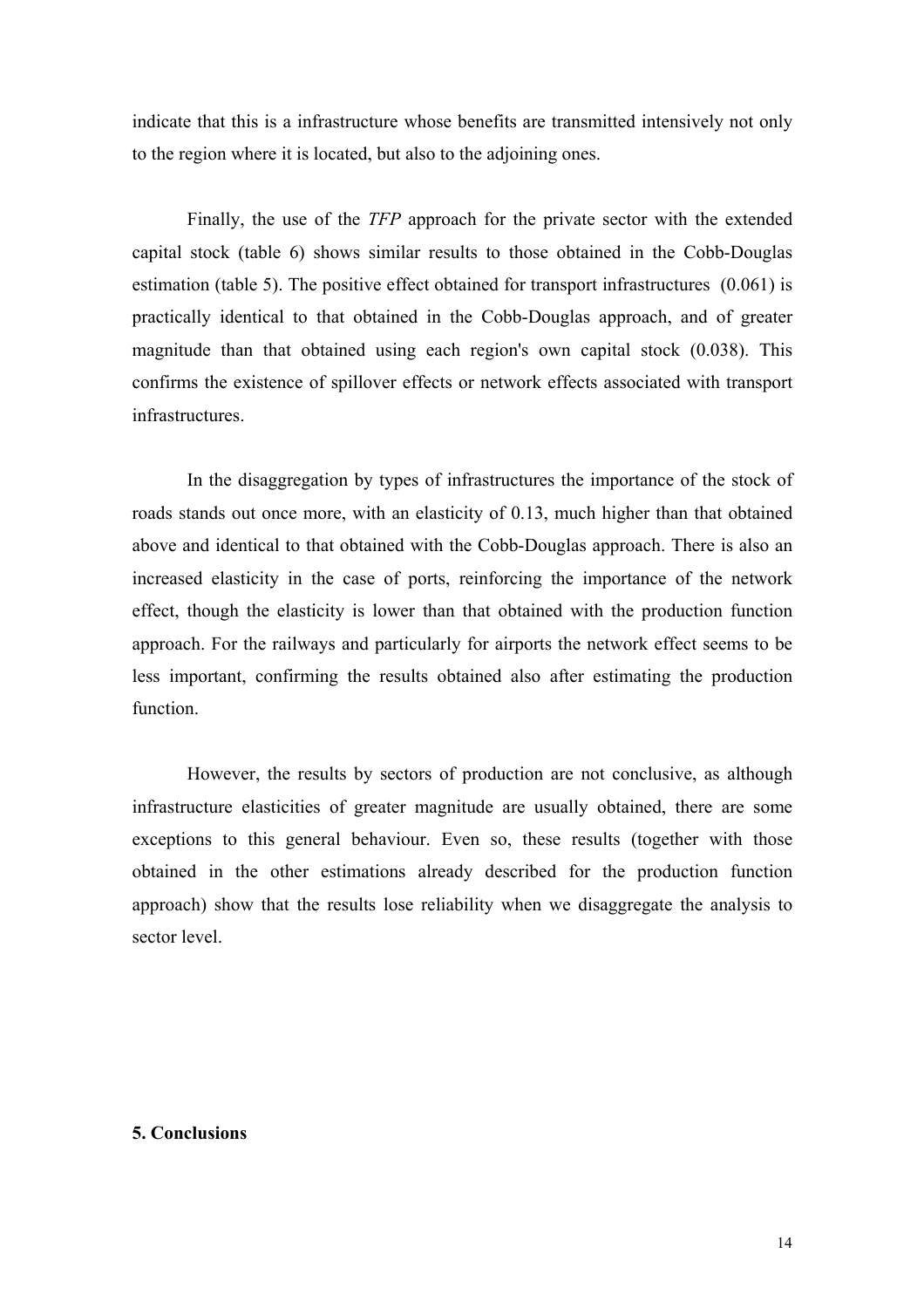In recent years several studies have been published on the importance of the capital stock in transport infrastructures, with substantial disparity among the results obtained. In the Spanish case, although the results are unanimous regarding the importance of public infrastructures, the ouput elasticity associated to the infrastructures presents a relevant degree of variation, due to the many approaches and statistical sources used, the analysed sectors and periods, the econometric techniques, etc. In this context, the aim of this study has been to throw some more light on this subject, deepening and widening the research hitherto made in four directions: regional, sectorial, by type of infrastructure, and analysis of the spillover or network effects associated with transport infrastructures.

On the basis of the results obtained by regions in the period 1965-95 and for the two methodologies used, it has been estimated that a growth of 10% in transport infrastructures produces an increase in the value of the production generated by the private sector of around 0.38-0.42%. When we disaggregate the infrastructures by type of transport, the roads sector seems to have a clear predominance and significance. This result indicates that it is road infrastructures that explain with some extent the economic growth of the Spanish regions. In this respect, we have to take into account that the growth of road infrastructures in Spain during the last twenty years has been spectacular, reducing one of the most substantial historical deficits. The development of road infrastructures in Spain has therefore been a key element in Spain's economic growth, as against the development of other transport infrastructures, also important, but with less of a deficit in their endowment of infrastructures.

The results by sectors are much less conclusive than those obtained at aggregate level. The loss of significance of many of the elasticities estimated, and even the appearance of some negative signs, make it difficult to draw valid conclusions. However, with the exception of the agriculture sector, the results are similar to those obtained in other papers that show that transport infrastructures only increase earnings in sectors that produce nationally traded goods such as manufacturing industry (and agriculture) whereas for industries producing regionally traded goods such as retail and services the earnings may decrease.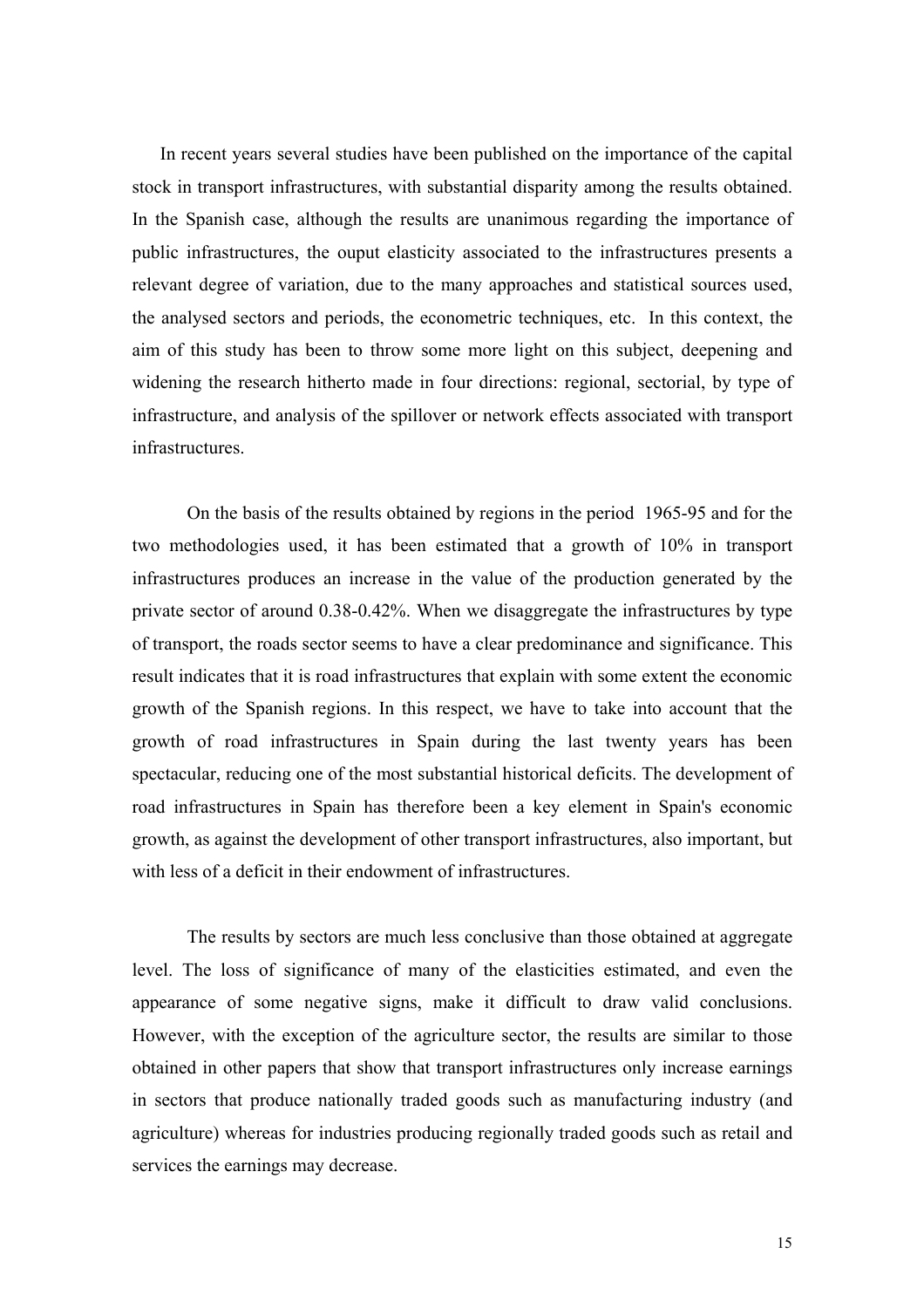When the network effect of infrastructures is estimated with the inclusion of the infrastructures of adjoining regions, the aggregate estimation for both methodologies obtains an elasticity for the total of transport infrastructures of 0.061, higher than that obtained considering only the capital stock of each region. This is evidence of the existence of a very substantial network effect, which confirms the importance of investment in transport infrastructures, not only in the region in which it is made, but also in other regions. When we disaggregate by modes of transport, the two methodologies detect important network effects for roads and ports. These do not seem to hold for the railways, nor, especially, for airports, though this may be explained by the mode of incorporating this aspect into such a peculiar sector as that of airports.

The main conclusion of our study is that the results obtained from the two approaches used are compatible with each other, and show the importance of transport infrastructures in explaining the productivity gains of the private sector in the Spanish regions. We have also verified important network effects of these infrastructures on the private sector. However, when we disaggregate our analysis to sector level, the results are not conclusive; it will consequently be necessary to examine this aspect more closely in future research.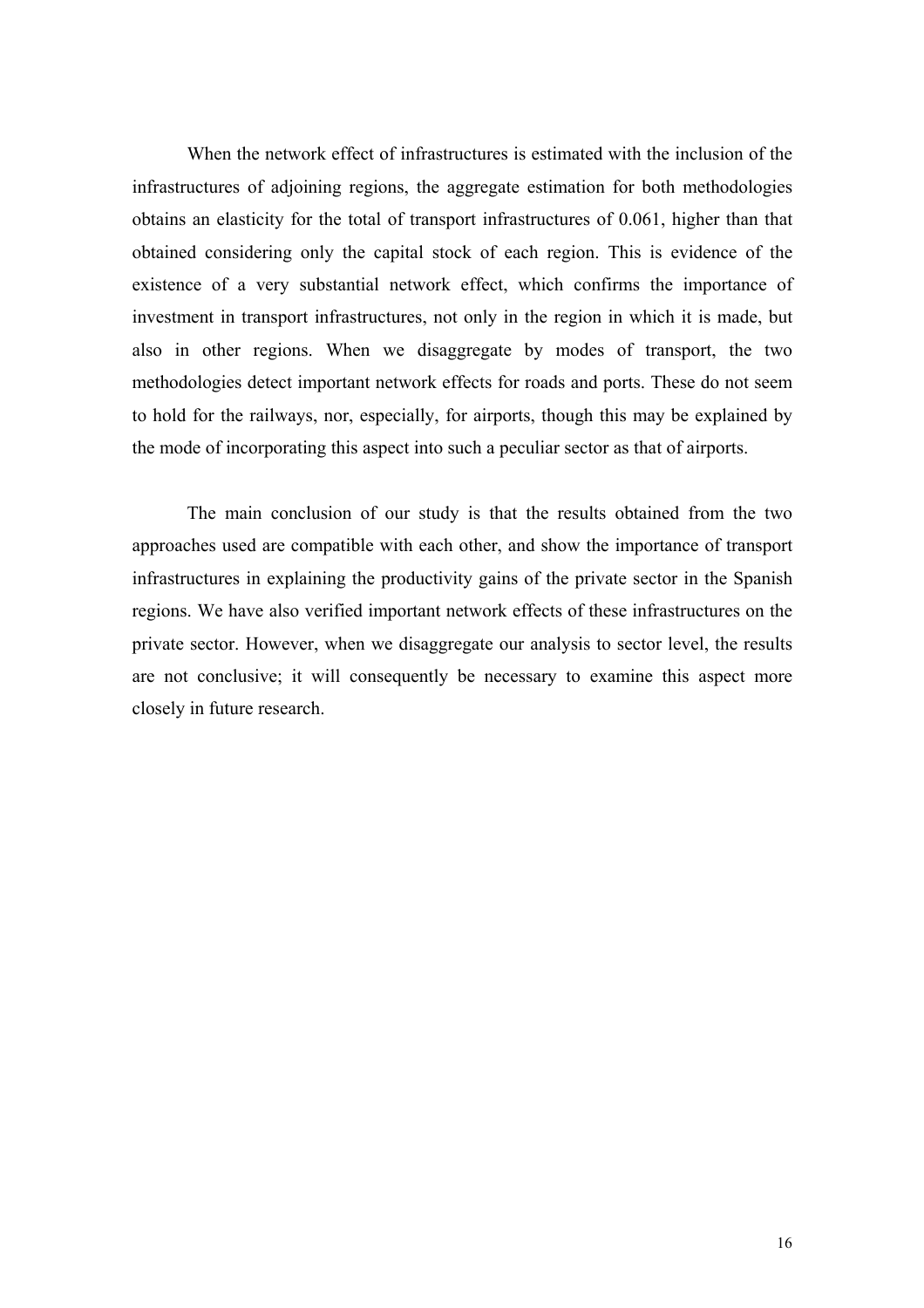#### **References**

Argimón, I., J. M. González-Páramo, M. J. Martín, and J. M. Roldán (1994). "Productividad e infraestructuras en la economía española". *Moneda y Crédito* 198, 207-245.

Aschauer, D. A. (1989a). "Is public expenditure productive?". *Journal of Monetary Economics*, vol. 23, 177-200.

Aschauer, D. (1989b) "Does public capital crowd out private capital", *Journal of monetary economics,* Vol. 24, No. 2.

Avilé, A., Gómez, R. and Sánchez-Maldonado, J. (2001): "The effects of public infrastructures on the cost structure of Spanish industries", *Spanish Economic Review*  3(2), 131-150.

Bajo, O. and Sosvilla, S. (1994): "Does public capital affect private sector performance. An analysis of the Spanish case, 1964-88", *Economic Modelling* 10(3), 179-186.

Boscá, J.E., Escribá, J. and Dabán, T. (1999): "Capital público e infraestructuras en la producción industrial regional", *Revista de Economía Aplicada* 21, 61-94.

Boscá, J.E., Escribá, J. and Murgui, M.J. (2002): "The effect of public infrastructures on the private productive sector of Spanish regions", *Journal of Regional Science*, Vol. 42, No. 2, 301-326.

Chandra, A. and E. Thompson (2000). "Does public infrastructure affect economic activity?. Evidence from the Rural Interstate Highway System". *Regional Science and Urban Economics*, 30 (4), 457-90.

Christensen, L.R., Cummings, D.C. and Jorgenson, D.W. (1981) "Relative Productive Levels", *European Economic Review* 16, pp. 61-94.

De la Fuente, A. and X. Vives (1995). "Infrastructure and education as instruments of regional policy: Evidence from Spain". *Economic Policy* 20, 11-54.

De la Fuente, A. (1996): "Infraestructuras y productividad: un panorama y algunos resultados para las regiones españolas", P.T. 52.96, Papers de Treball.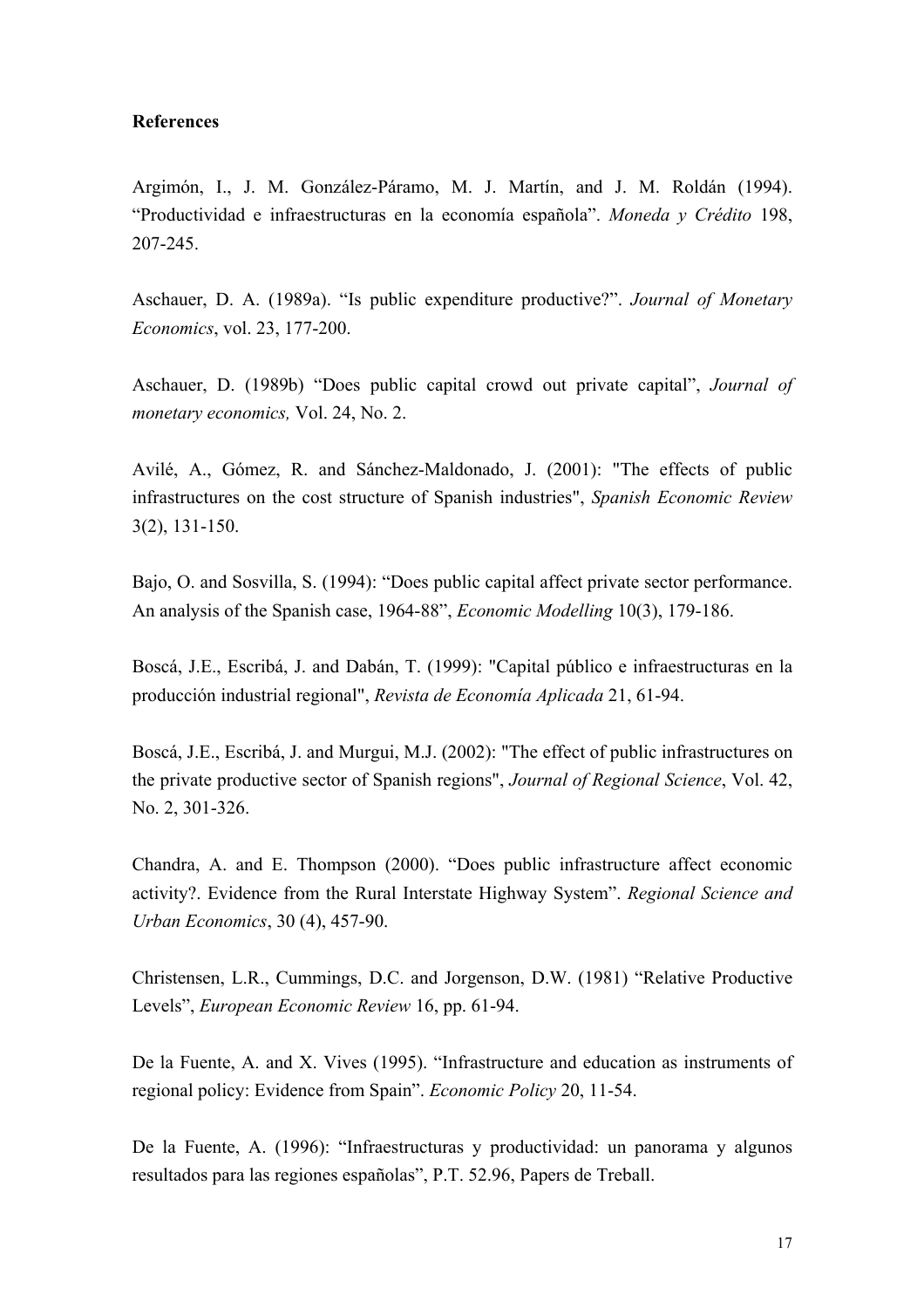Deno, K. T. (1991). "Public capital and the factor intensity of the manufacturing sector", *Urban Studies* 28 (1), 3-14.

Deno, K. T. and R. Eberts (1991). "Public infrastructure and regional economic development: A simultaneous equation approach". *Journal or Urban Economics* 30, 329-343.

Evans, P. and Karras, G. (1994). "Is government capital productive? Evidence from a panel of seven countries", *Journal of Macroeconomics* 16 (2), 271-279.

García-Fontes, W. and D. Serra (1994). "Capital Público, Infraestructuras y Crecimiento", in *Crecimiento y convergencia regional en España y Europa*, vol. 2, Instituto de Análisis Económico. Barcelona, 451-78.

García-Mila, T. and T. J. McGuire (1992). "The contribution of publicly provided inputs to state economics". *Regional Science and Urban Economics* 22, 229-241.

Gonzalez-Páramo, J.M. (1995): "Infraestructuras, productividad y bienestar", *Investigaciones Económicas*, Vol. XIX (1), 155-165.

Holtz-Eakin, D. (1993). "State-specific estimates of state and local government capital", R*egional Science and Urban Economics* 23, 185-209.

Holtz-Eakin, D. (1994). "Public-sector capital and the productivity puzzle", *The Review of Economics and Statistics,* vol. 76, No.1, 12-21.

Holtz-Eaking, D. and Schwartz, A.E.(1995). "Spatial productivity spillovers from public infrastructures: evidence from state highways", Working Paper No. 5004, National Bureau of Economic Research, Washigton D.C.

Holtz-Eakin, D. and M. E. Lovely (1996). "Scale Economies, Returns to Variety and the Productivity of Public Infrastructure". *Regional Science and Urban Economics* 26(2), 105-23.

Hulten, C.R. and Schwab, R.M. (1993) "Endogenous growth, public capital and the convergence of regional manufacturing industries" Working paper nº 4538 NBER.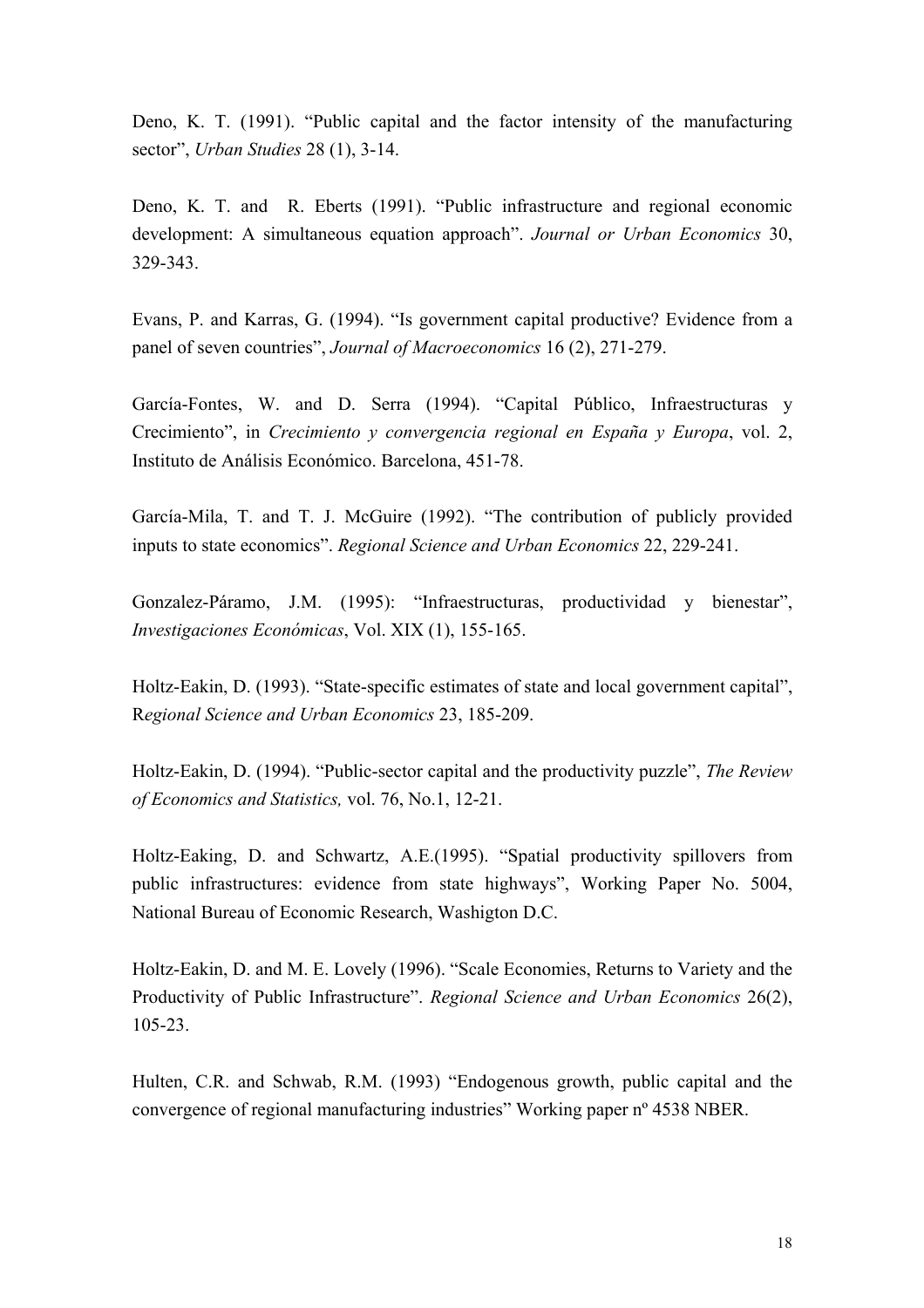Kelejian, H.H. and Robinson, D.P. (1997) "Infrastructures, productivity estimation and its underlying econometric specifications: a sensitivity" *Papers in Regional Science,* 76(1), 115-131.

Mas, M., J. Maudos, F. Pérez and E. Uriel (1994). "Capital público y productividad de las Regiones Españolas", *Moneda y Crédito,* No. 198, pp. 163-192

Mas, M., J. Maudos, F. Pérez and E. Uriel (1996). "Infrastructures and Productivity in the Spanish Regions", *Regional Studies, Vol.* 30, Núm. 7, pp. 641-649.

Moreno, R., Artis, M. López-Bazo, E. and Suriñach, J. (1997) "Evidence on the complex link between infrastructure and regional growth" *International Journal of Development Planning Literature*, 121 (1&2), 81-108.

Moreno, R., Artís, M., López-Bazo, E. and Suriñach, J. (2002): "Public infrastructures and the performance of manufacturing industries: short-and long-run effects", *Regional Science and Urban Economics* 32, 97-121.

Morrison, C.J. and Schwartz, A.M. (1996): "State infrastructures and productive performance", *The American Economic Review* 86, 1092-1111.

Munnel, A. H. (1990). "How does public infrastructure affect regional economic performance". *New England Economic Review*, sep/oct, 11-32, Federal Reserve Bank of Boston.

Nadiri, I. and Mamuneas, T. (1994): "The effects of public infrastructure and R&D capital on the cost structure and performance of US manufacturing industries", *Review of Economics and Statistics* 76, 22-37.

Rephann, T. and A. Isserman (1994). "New highways as economic development tools: An evaluation using quasi-experimental matching methods", *Regional Science and Urban Economics* 24(6), 723-51.

Solow, R. (1957). " Technical change and the aggregate production function", *Review of Economics and Statistics*, vol. 39, 312-320.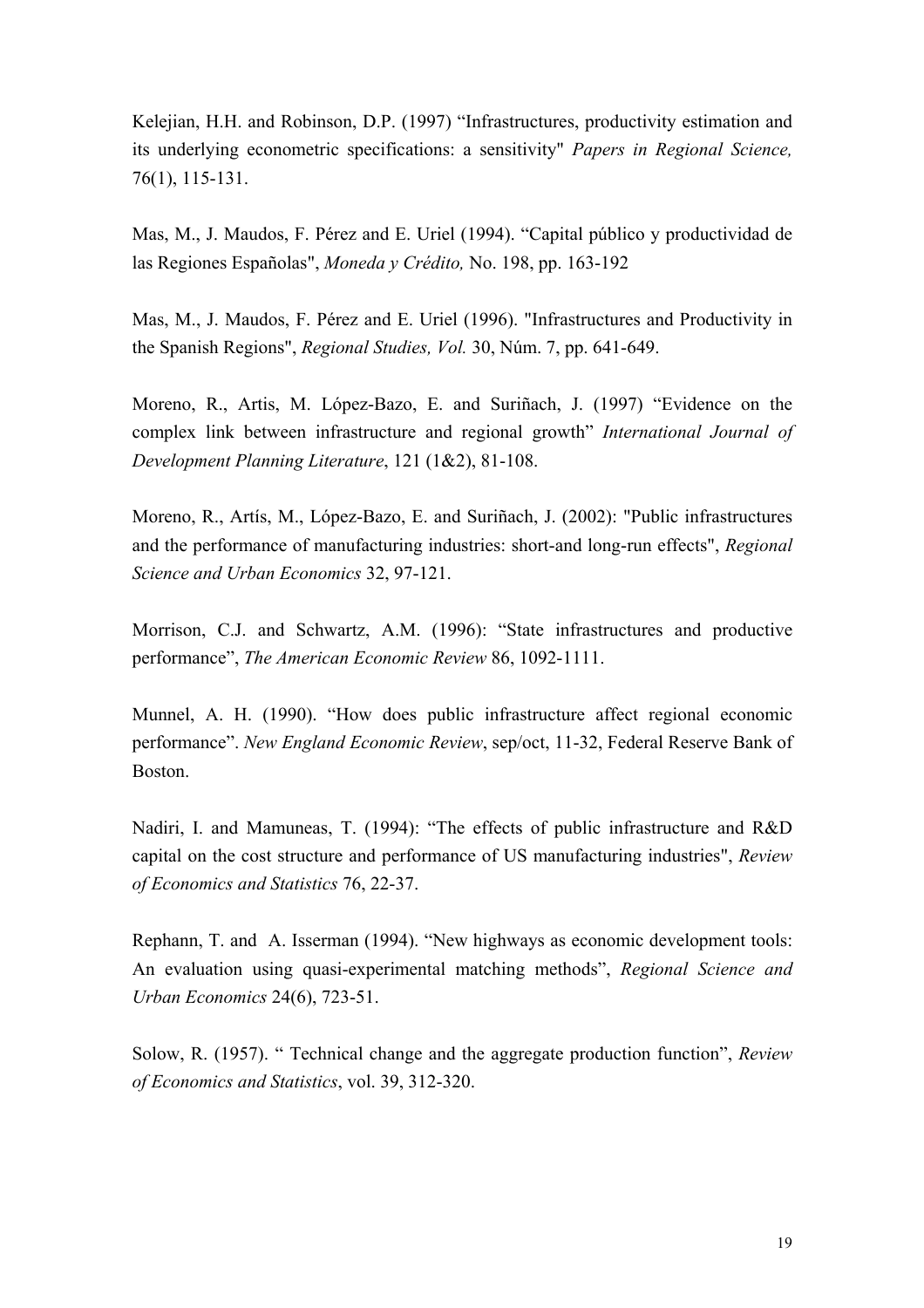### **Appendix: Statistical Sources**

The principal sources of information used are those detailed below:

- a) Production (GAV) and employment: The *Fundación BBV* (FBBV) offers information for these two variables at provincial scale from 1955 to 1998, though the information is biennial. The information also appears disaggregated at sector level, though the study uses information disaggregated into 5 sectors of activity: agriculture, industry, construction, business services sector, and nonbusiness services sector. The sum of the first four provides the production and employment of the private sector of the economy.
- b) Stock of private capital: the information comes from the estimations made by the IVIE and published by the FBBV. The information covers the period 1964-96 and various sectors of activity. Nevertheless, since we are modelling the private sector, we use the so-called non-residential private capital, the information being disaggregated for agriculture, industry, construction and business services sector.
- c) Transport infrastructures: the information comes from the estimations made by the IVIE and published by the FBBV. The information distinguishes the following types of infrastructures: roads and motorways, ports, airports and railways. The period differs with the type of infrastructure, information being available at least from 1955 to 1995.

As a consequence of the different periods of the sources analysed, the period analysed in the study is from 1965 to 1995, because though data on private capital exist from 1964, production and employment information is not available for that year.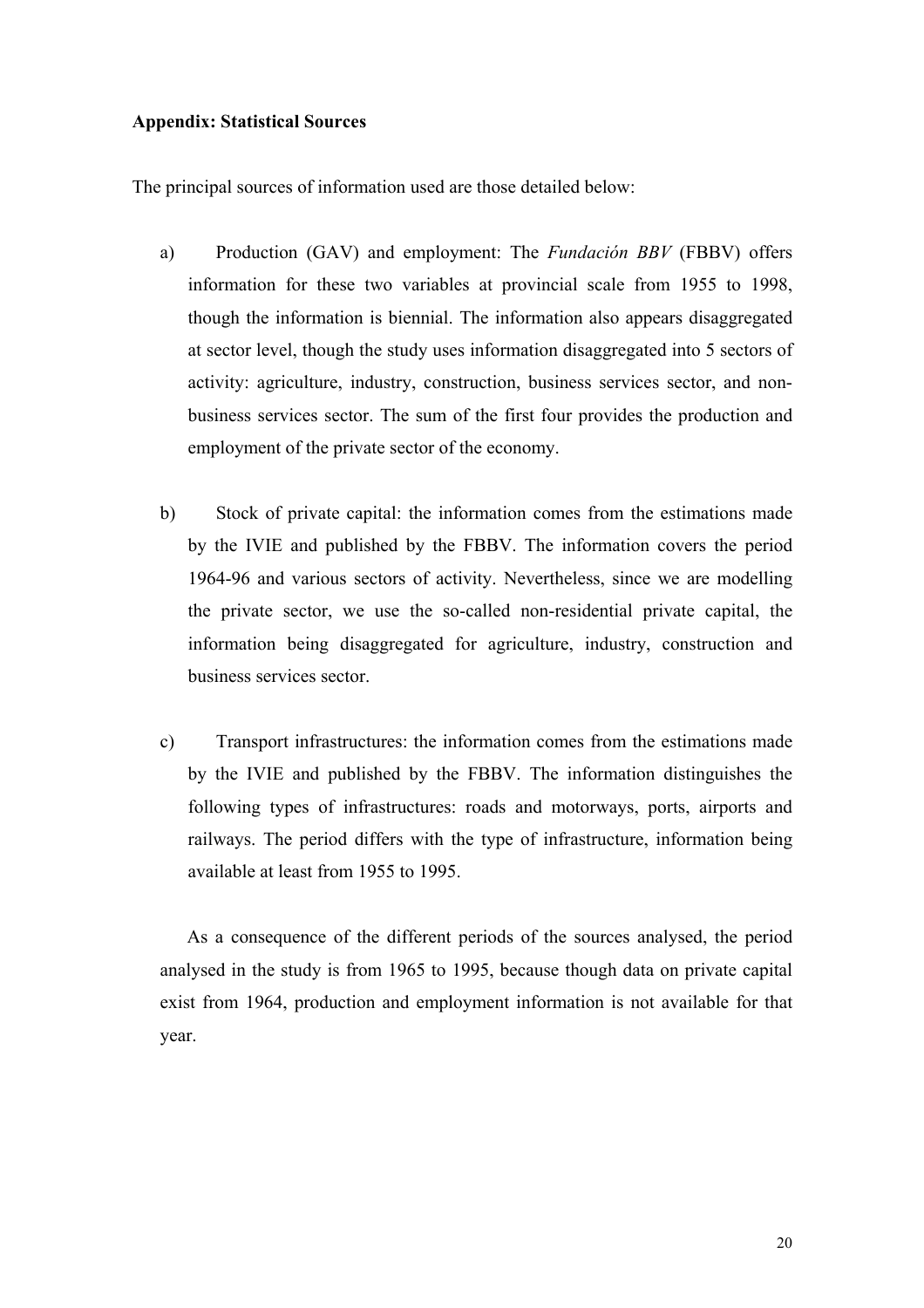|                       | 1965 | 1975 | 1985 | 1995 |
|-----------------------|------|------|------|------|
| Andalucia             | 0.14 | 0.15 | 0.16 | 0.26 |
| Aragon                | 0.19 | 0.20 | 0.22 | 0.21 |
| Asturias              | 0.14 | 0.19 | 0.26 | 0.34 |
| <b>Balearics</b>      | 0.14 | 0.11 | 0.09 | 0.09 |
| Canaries              | 0.12 | 0.15 | 0.14 | 0.15 |
| Cantabria             | 0.14 | 0.14 | 0.18 | 0.34 |
| C-La Mancha           | 0.22 | 0.18 | 0.21 | 0.35 |
| C-Leon                | 0.22 | 0.23 | 0.25 | 0.28 |
| Catalonia             | 0.07 | 0.13 | 0.14 | 0.15 |
| Extremadura           | 0.20 | 0.17 | 0.18 | 0.26 |
| Galicia               | 0.15 | 0.13 | 0.18 | 0.24 |
| La Rioja              | 0.13 | 0.13 | 0.45 | 0.29 |
| Madrid                | 0.05 | 0.08 | 0.09 | 0.10 |
| Murcia                | 0.11 | 0.08 | 0.09 | 0.16 |
| Navarra               | 0.20 | 0.22 | 0.30 | 0.29 |
| <b>Basque Country</b> | 0.08 | 0.14 | 0.20 | 0.23 |
| C. Valenciana         | 0.09 | 0.12 | 0.13 | 0.17 |
| <b>SPAIN</b>          | 0.12 | 0.14 | 0.16 | 0.19 |
| Std. Dev.             | 0.05 | 0.04 | 0.09 | 0.08 |

**Table 1. Transport infrastructures / GDP** 

*Source: FBBV*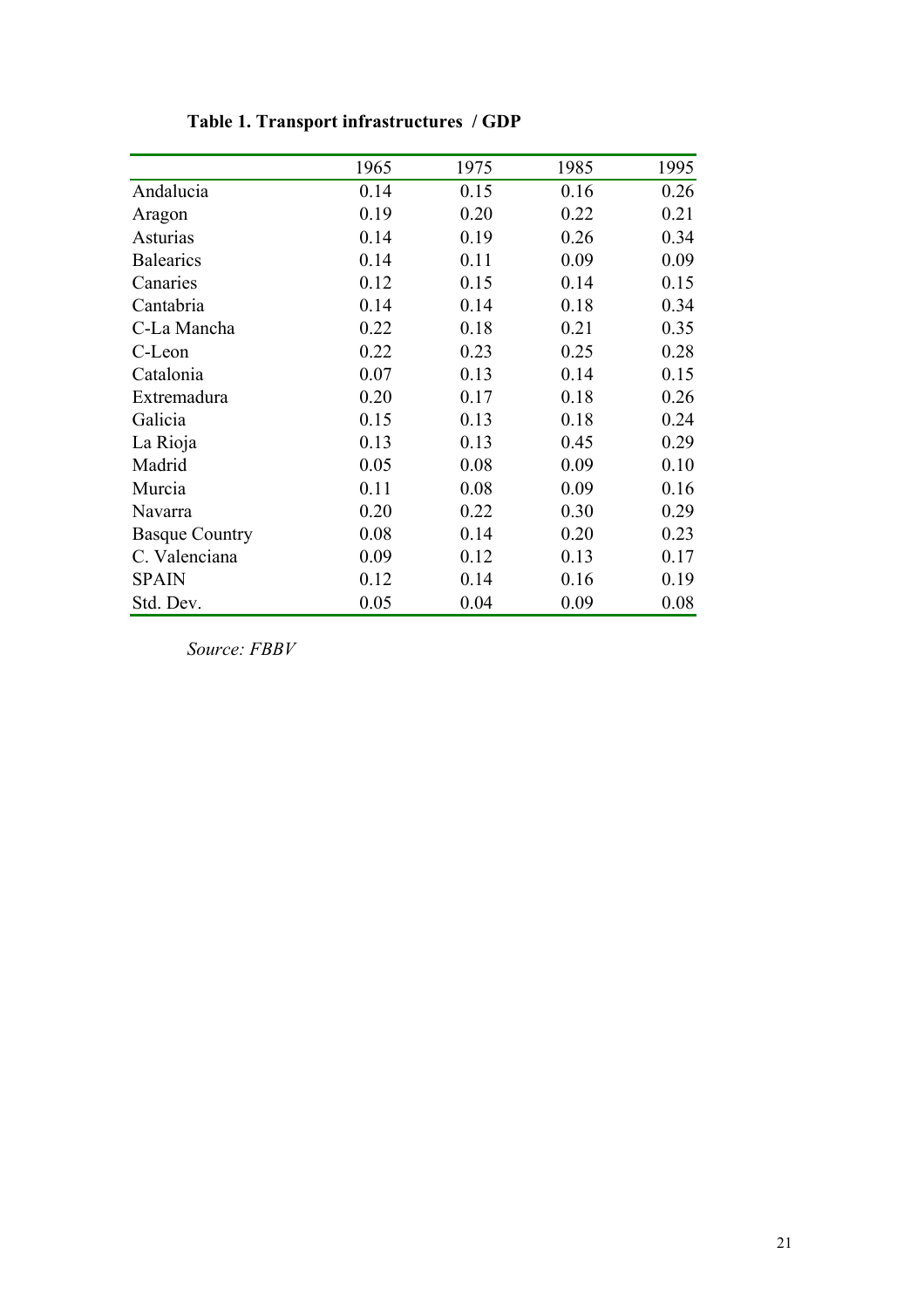| 1965 | 1975 | 1985 | 1995 |
|------|------|------|------|
| 0.18 | 0.16 | 0.15 | 0.24 |
| 0.20 | 0.19 | 0.18 | 0.16 |
| 0.13 | 0.16 | 0.19 | 0.24 |
| 0.17 | 0.09 | 0.08 | 0.08 |
| 0.15 | 0.16 | 0.15 | 0.14 |
| 0.10 | 0.09 | 0.12 | 0.25 |
| 0.28 | 0.18 | 0.14 | 0.25 |
| 0.24 | 0.21 | 0.18 | 0.21 |
| 0.09 | 0.16 | 0.13 | 0.13 |
| 0.25 | 0.15 | 0.10 | 0.18 |
| 0.16 | 0.13 | 0.16 | 0.20 |
| 0.18 | 0.14 | 0.44 | 0.27 |
| 0.09 | 0.13 | 0.13 | 0.12 |
| 0.12 | 0.08 | 0.09 | 0.15 |
| 0.22 | 0.22 | 0.28 | 0.24 |
| 0.07 | 0.12 | 0.14 | 0.17 |
| 0.14 | 0.15 | 0.13 | 0.16 |
| 0.14 | 0.15 | 0.15 | 0.17 |
| 0.06 | 0.04 | 0.08 | 0.05 |
|      |      |      |      |

# **Table 2. Transport infrastructures / Productive (non-residential) private capital**

*Source: FBBV*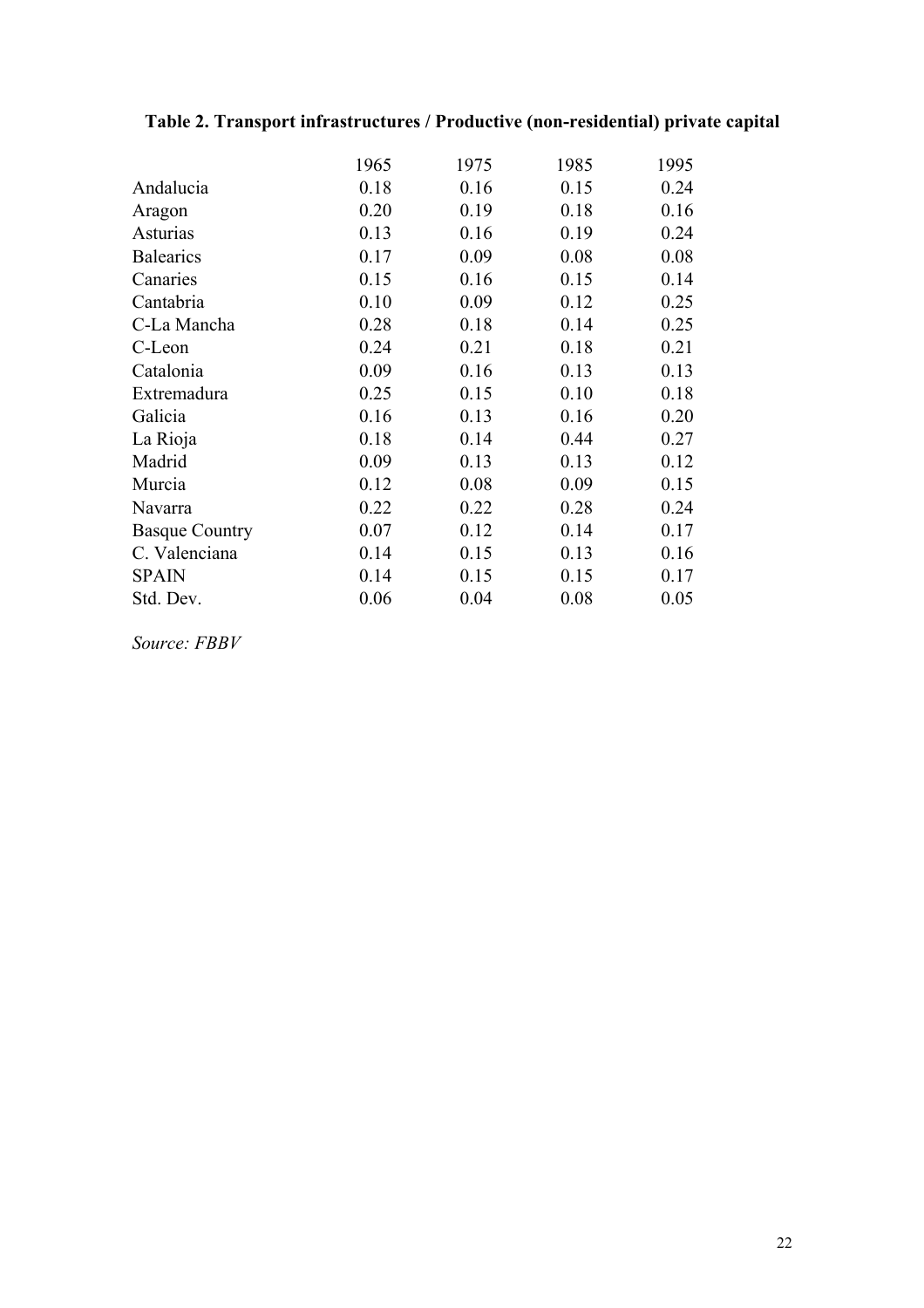|           | Private sector |           |        | Agriculture | Industry |           |           | Construction |         | Business services |
|-----------|----------------|-----------|--------|-------------|----------|-----------|-----------|--------------|---------|-------------------|
| Labour    | 0.318          | 0.398     | 0.466  | 0.488       | 0.974    | 0.904     | 0.909     | 0.930        | 0.950   | 0.944             |
|           | (9.09)         | (10.44)   | (7.25) | (7.50)      | (17.77)  | (15.69)   | (28.45)   | (29.02)      | (45.42) | (45.09)           |
| Private   | 0.343          | 0.307     | 0.211  | 0.184       | 0.250    | 0.227     | 0.051     | $-0.0077$    | 0.128   | 0.119             |
| capital   | (11.44)        | (10.45)   | (5.89) | (5.15)      | (9.83)   | (8.58)    | (1.65)    | $(-0.23)$    | (6.10)  | (5.82)            |
| Transport | 0.042          |           | 0.072  |             | 0.023    |           | $-0.025$  |              | 0.0021  |                   |
| Infras.   | (2.57)         |           | (1.82) |             | (0.94)   |           | $(-1.34)$ |              | (0.28)  |                   |
| Roads     |                | 0.088     |        | 0.124       |          | 0.067     |           | $-0.0001$    |         | 0.013             |
|           |                | (7.25)    |        | (3.93)      |          | (3.51)    |           | $(-0.00)$    |         | (2.40)            |
| Ports     |                | $-0.017$  |        | 0.065       |          | $-0.045$  |           | $-0.072$     |         | $-0.032$          |
|           |                | $(-1.00)$ |        | (1.52)      |          | $(-1.71)$ |           | $(-3.37)$    |         | $(-4.08)$         |
| Airports  |                | 0.0076    |        | 0.018       |          | 0.0073    |           | 0.0017       |         | $-0.0015$         |
|           |                | (2.73)    |        | (2.90)      |          | (1.96)    |           | (0.58)       |         | $(-1.26)$         |
| Railways  |                | 0.0030    |        | 0.206       |          | $-0.0027$ |           | 0.0089       |         | 0.0059            |
|           |                | (0.82)    |        | (2.30)      |          | $(-0.50)$ |           | (2.19)       |         | (3.30)            |
| $R^2$     | 0.99           | 0.99      | 0.98   | 0.99        | 0.99     |           | 0.99      | 0.99         | 0.99    | 0.99              |

**Table 3: Production function estimation by IV (1965-95)** 

In parentheses, t-ratio Within-group estimator Time effects have been introduced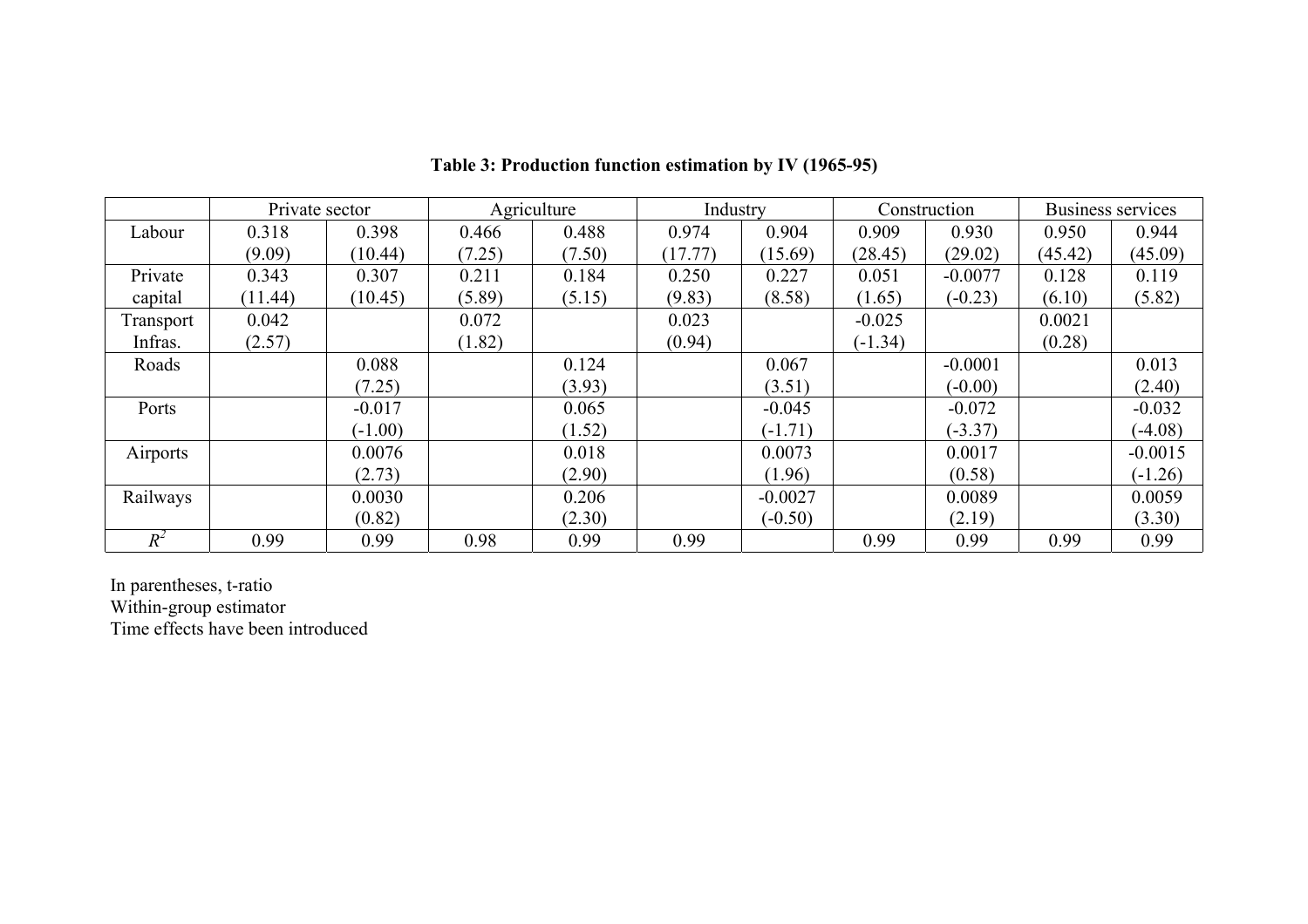|           | Private sector |            |           | Agriculture | Industry  |           |           | Construction |           | <b>Business Services</b> |
|-----------|----------------|------------|-----------|-------------|-----------|-----------|-----------|--------------|-----------|--------------------------|
| Private   | $-0.421$       | $-0.376$   | $-0.496$  | $-0.384$    | $-0.305$  | $-0.269$  | $-0.625$  | $-0.210$     | $-2.161$  | $-0.434$                 |
| capital   | $(-11.57)$     | $(-16.21)$ | $(-9.29)$ | $(-9.17)$   | $(-7.56)$ | $(-7.09)$ | $(-8.60)$ | $(-7.08)$    | $(-3.96)$ | $(-8.92)$                |
| Transport | 0.038          |            | 0.020     |             | 0.068     |           | 0.012     |              | $-0.041$  |                          |
| Infras.   | (2.72)         |            | (0.39)    |             | (1.85)    |           | (0.44)    |              | $(-2.22)$ |                          |
| Roads     |                | 0.070      |           | 0.053       |           | 0.132     |           | $-0.028$     |           | $-0.0023$                |
|           |                | (6.67)     |           | (1.39)      |           | (4.99)    |           | $(-1.80)$    |           | $(-0.16)$                |
| Ports     |                | $-0.0095$  |           | 0.192       |           | $-0.091$  |           | $-0.0041$    |           | $-0.031$                 |
|           |                | $(-0.63)$  |           | (3.69)      |           | $(-2.44)$ |           | $(-0.18)$    |           | $(-1.63)$                |
| Airports  |                | 0.0028     |           | 0.025       |           | 0.0091    |           | 0.0061       |           | $-0.0082$                |
|           |                | (1.27)     |           | (3.28)      |           | (1.61)    |           | (2.04)       |           | $(-2.90)$                |
| Railways  |                | 0.0060     |           | 0.042       |           | 0.0028    |           | 0.011        |           | 0.019                    |
|           |                | (1.87)     |           | (3.93)      |           | (0.36)    |           | (2.59)       |           | (4.59)                   |
| $R^2$     | 0.96           | 0.97       | 0.90      | 0.910       | 0.78      | 0.83      | 0.76      | 0.87         | 0.93      | 0.94                     |

# **Table 4: TFP estimation by IV (1965-95)**

Notes: See table 3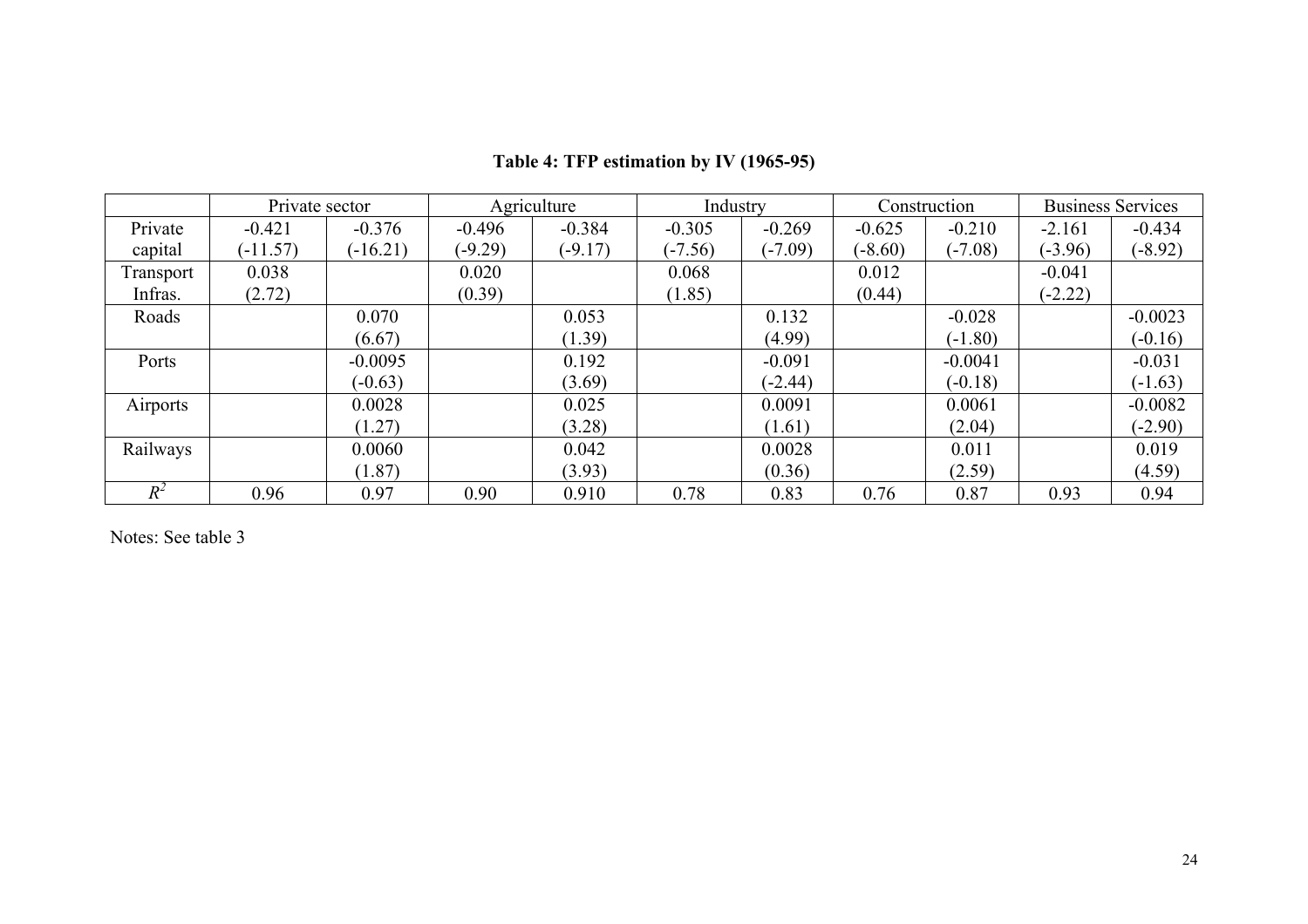|           | Private sector |           |        | Agriculture | Industry |           |           | Construction |         | <b>Business Services</b> |
|-----------|----------------|-----------|--------|-------------|----------|-----------|-----------|--------------|---------|--------------------------|
| Labour    | 0.331          | 0.394     | 0.438  | 0.438       | 0.988    | 1.00      | 0.914     | 0.898        | 0.956   | 0.917                    |
|           | (9.10)         | (10.11)   | (6.61) | (6.88)      | (18.52)  | (18.71)   | (28.76)   | (27.12)      | (42.98) | (42.45)                  |
| Private   | 0.335          | 0.333     | 0.216  | 0.207       | 0.242    | 0.246     | 0.039     | 0.054        | 0.125   | 0.109                    |
| capital   | (11.00)        | (11.22)   | (6.12) | (5.41)      | (10.01)  | (10.26)   | (1.32)    | (1.75)       | (5.90)  | (5.42)                   |
| Transport | 0.062          |           | 0.143  |             | 0.010    |           | $-0.032$  |              | 0.013   |                          |
| Infras.   | (1.70)         |           | (1.65) |             | (0.21)   |           | $(-0.85)$ |              | (0.76)  |                          |
| Roads     |                | 0.130     |        | 0.050       |          | 0.092     |           | $-0.151$     |         | 0.023                    |
|           |                | (3.30)    |        | (0.54)      |          | (1.65)    |           | $(-3.54)$    |         | (1.36)                   |
| Ports     |                | 0.141     |        | 0.184       |          | 0.031     |           | 0.078        |         | 0.0012                   |
|           |                | (4.32)    |        | (2.54)      |          | (0.76)    |           | (2.35)       |         | (0.09)                   |
| Airports  |                | $-0.013$  |        | 0.064       |          | $-0.0011$ |           | 0.021        |         | $-0.019$                 |
|           |                | $(-0.91)$ |        | (1.72)      |          | $(-0.05)$ |           | (1.30)       |         | $(-2.99)$                |
| Railways  |                | 0.0081    |        | 0.020       |          | $-0.0076$ |           | 0.0085       |         | 0.0075                   |
|           |                | (0.20)    |        | (2.35)      |          | $(-1.44)$ |           | (2.11)       |         | (3.96)                   |
| $R^2$     | 0.99           | 0.99      | 0.98   | 0.99        | 0.99     | 0.99      | 0.99      | 0.99         | 0.99    | 0.99                     |

**Table 5: Production function estimation by IV and network effect (1965-95)** 

Notes: See table 3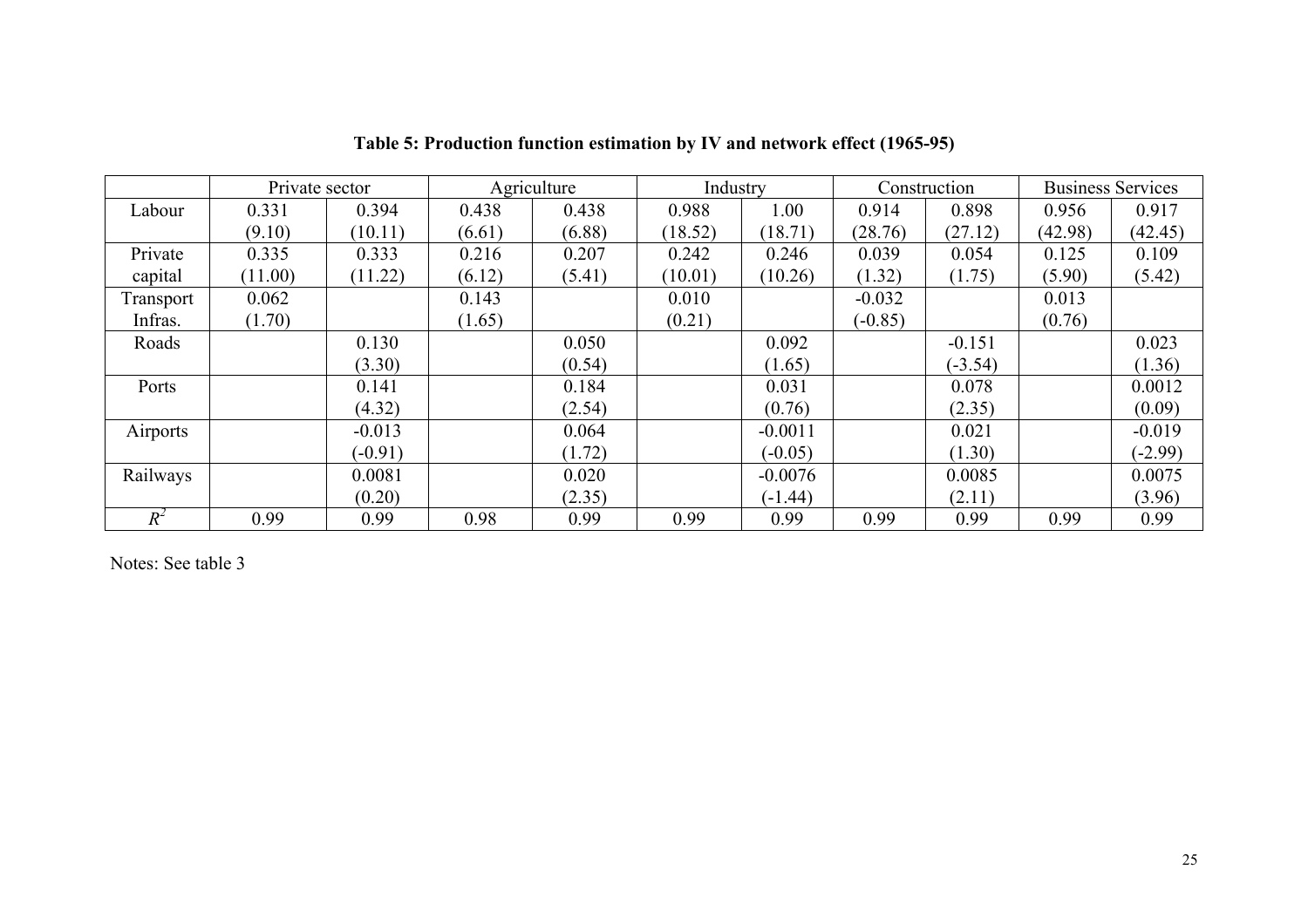|           | Private sector |            |           | Agriculture | Industry  |           |           | Construction | <b>Business Services</b> |           |
|-----------|----------------|------------|-----------|-------------|-----------|-----------|-----------|--------------|--------------------------|-----------|
| Private   | $-0.371$       | $-0.365$   | $-0.377$  | $-0.378$    | $-0.229$  | $-0.219$  | $-0.220$  | $-0.208$     | $-0.211$                 | $-0.444$  |
| capital   | $(-15.41)$     | $(-14.88)$ | $(-8.65)$ | $(-8.20)$   | $(-6.70)$ | $(-6.33)$ | $(-8.44)$ | $(-8.13)$    | $(-4.19)$                | $(-9.65)$ |
| Transport | 0.061          |            | 0.190     |             | 0.113     |           | $-0.054$  |              | $-0.187$                 |           |
| Infras.   | (1.98)         |            | (1.79)    |             | (1.52)    |           | $(-1.37)$ |              | $(-4.98)$                |           |
| Roads     |                | 0.131      |           | $-0.107$    |           | 0.211     |           | $-0.184$     |                          | 0.0032    |
|           |                | (3.86)     |           | $(-0.92)$   |           | (2.48)    |           | $(-4.27)$    |                          | (0.80)    |
| Ports     |                | 0.073      |           | 0.146       |           | 0.016     |           | 0.098        |                          | $-0.131$  |
|           |                | (2.96)     |           | (1.62)      |           | (0.26)    |           | (3.00)       |                          | $(-4.39)$ |
| Airports  |                | $-0.020$   |           | 0.103       |           | $-0.016$  |           | 0.019        |                          | $-0.038$  |
|           |                | $(-1.55)$  |           | (2.25)      |           | $(-0.51)$ |           | (1.19)       |                          | $(-2.51)$ |
| Railways  |                | 0.0056     |           | 0.052       |           | $-0.0010$ |           | 0.013        |                          | 0.026     |
|           |                | (1.71)     |           | (4.74)      |           | $(-0.12)$ |           | (3.28)       |                          | (6.29)    |
| $R^2$     | 0.96           | 0.97       | 0.90      | 0.91        | 0.78      | 0.79      | 0.86      | 0.87         | 0.94                     | 0.95      |

# **Table 6: TFP estimation by IV and network effects (1965-95)**

Notes: see table 3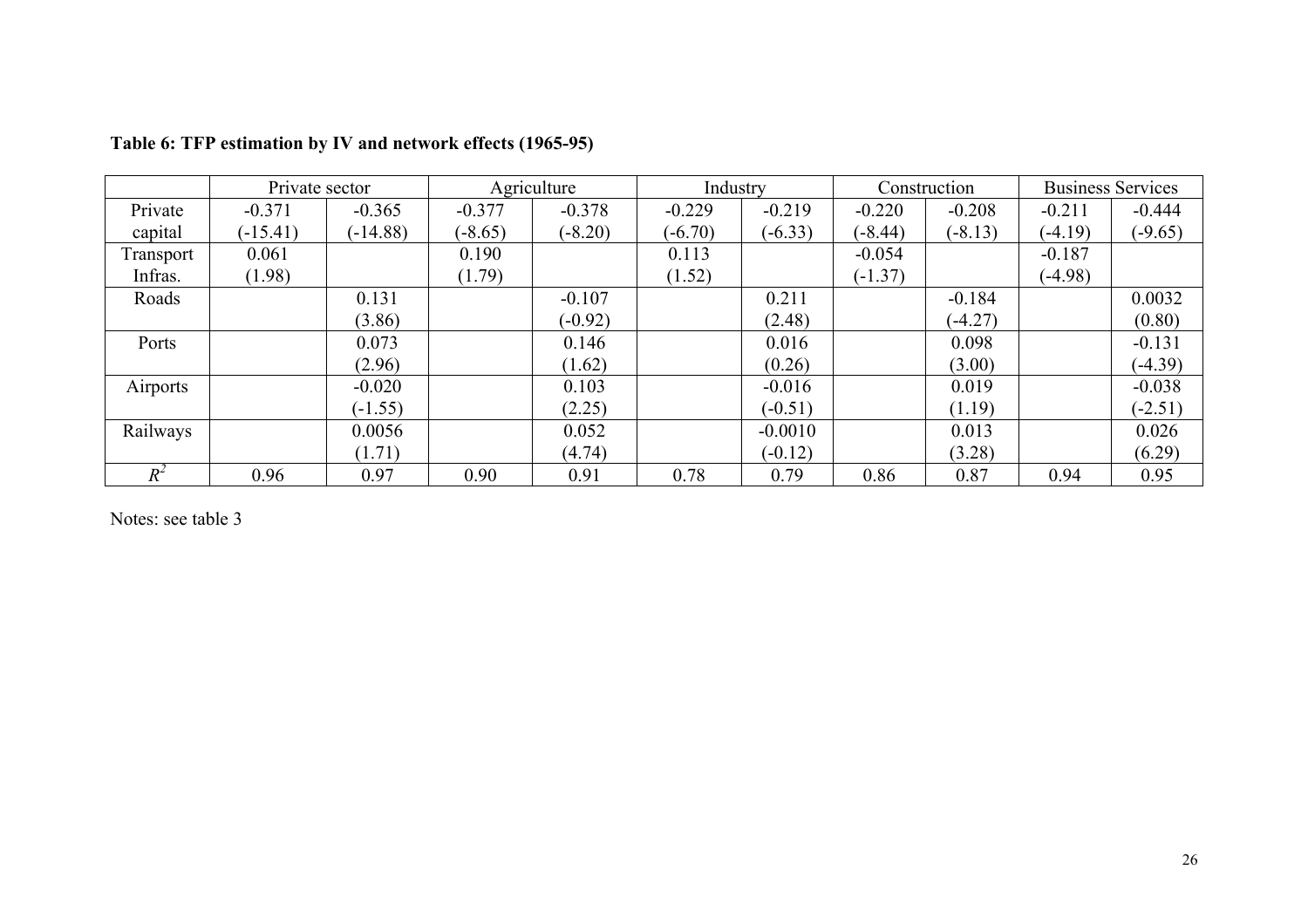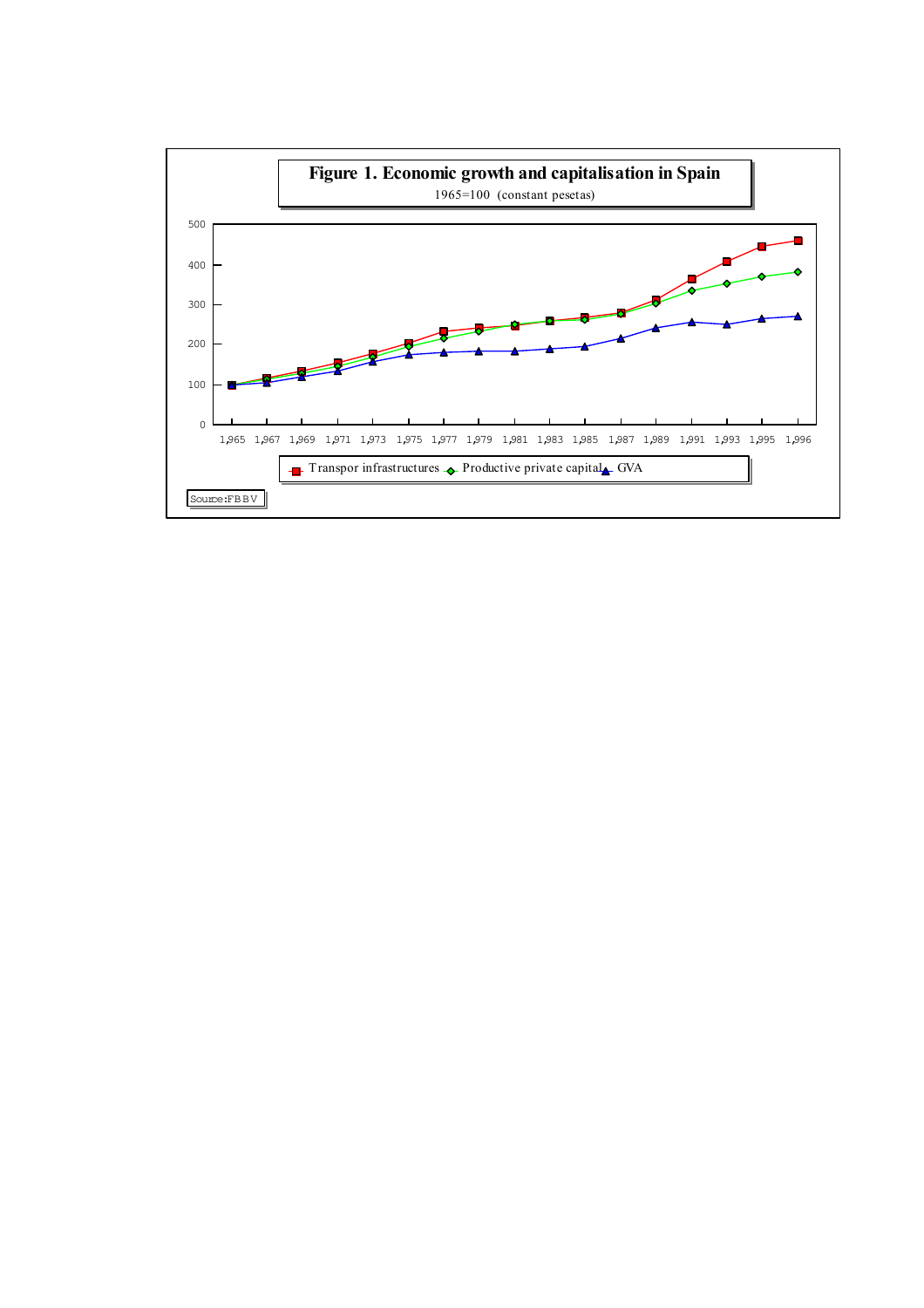